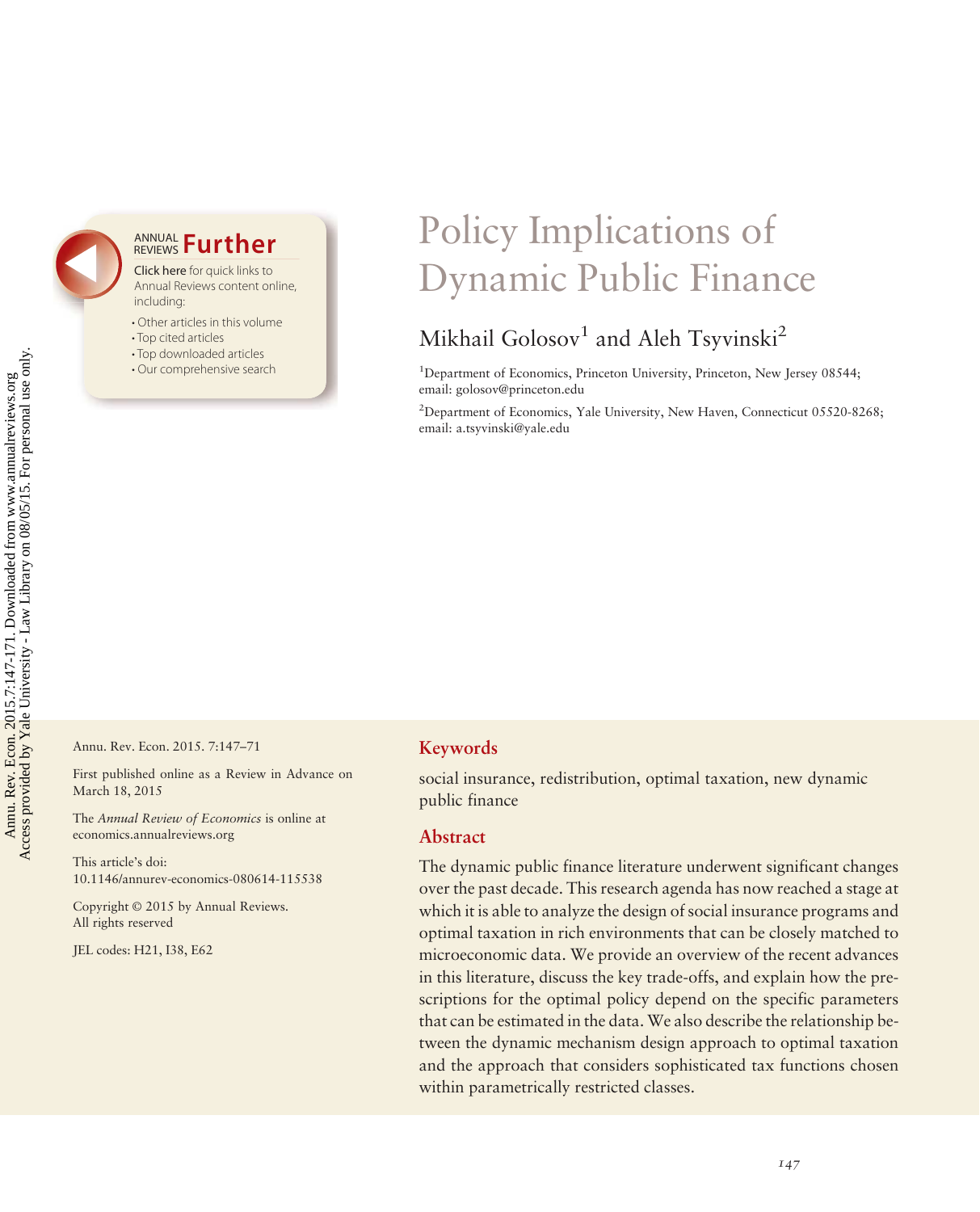#### 1. INTRODUCTION

The theory of taxation and social insurance underwent a significant transformation over the past decade. Advances in theoretical methods and computational techniques dramatically increased the realism of the models used for the analysis. It is now possible to study optimal policy in environments with rich heterogeneity and realistic uncertainty that closely match microeconomic data. The goal of this article is to provide an overview of recent advances in this literature and discuss its policy implications.

We focus first on the area that is most researched and in which the link with the empirical literature is especially tight: the theory of redistribution and insurance against idiosyncratic labor income shocks. Section 3 starts the discussion with a static model that builds on the work of Mirrlees (1971). Although simple, this model highlights important economic trade-offs in designing social insurance programs that are also present in dynamic environments. This analysis also allows us to illustrate the insights of Diamond (1998) and Saez (2001) into how empirical estimates of the labor supply elasticity and the hazard rates of the income distribution can be used to obtain sharp qualitative and quantitative predictions about optimal taxes and transfers.

We then extend our discussion to a canonical life-cycle model with idiosyncratic shocks. This environment has long been a workhorse of the empirical labor literature (see Storesletten et al. 2004, Heathcote et al. 2010, and Blundell et al. 2012 for some examples of recent work). In Section 4, we explain how the trade-offs emphasized in the static environment interact with additional dynamic considerations and describe the formulas that link the optimal labor and capital distortions with structural parameters of the model that can be estimated empirically. Critically, reliable estimates of some important parameters have only recently become available. For example, the theory emphasizes that higher moments of the distribution of shocks, such as kurtosis, are important parameters that determine the form of the optimal insurance programs. Reliable estimation of these moments became possible only recently, when high-quality administrative data became available for economic research. We conclude Section 4 by showing simulations for the optimal insurance programs using these estimates.

The optimal redistribution and insurance discussed in Section 4, constrained only by informational frictions, can be implemented using a complex system of taxes and transfers that uses history dependence and sophisticated joint taxation of several sources of income. This system provides a useful benchmark that we discuss in Section 5. In Section 6, we discuss alternative approaches based on the analysis of simpler tax systems. We first describe how research on optimal policy using parametrically defined tax functions achieved significant progress in analyzing realistic, empirically rich models with significant heterogeneity and a variety of frictions. We then show how the analysis of dynamic tax reforms can be used to evaluate various elements of the optimal tax systems and decompose the welfare and revenue gains coming from age dependence, savings effects, and the joint taxation of capital and income.

In Section 7, we describe several extensions and applications of the baseline framework. First, we discuss the models in which shocks affect return to capital rather than labor income. This specification is particularly relevant to the analysis of entrepreneurial decisions that account for a significant portion of the upper tail of the wealth distribution. The main result of the analysis is that there is a need to differentially tax and carefully consider various forms of investment—whether they are primarily financial or invested in the productive business capital. Second, we discuss an active literature on endogenizing the skills through human capital; significant recent progress has been achieved in analyzing both these models and their policy implications for optimal taxation and a system of education subsidies. Third, we discuss recent work on estate taxation, which emphasizes the need to carefully consider the social welfare criteria and heterogeneity in altruism that drives bequests. Finally, we discuss the implications of dynamic optimal taxation to the design of pension systems.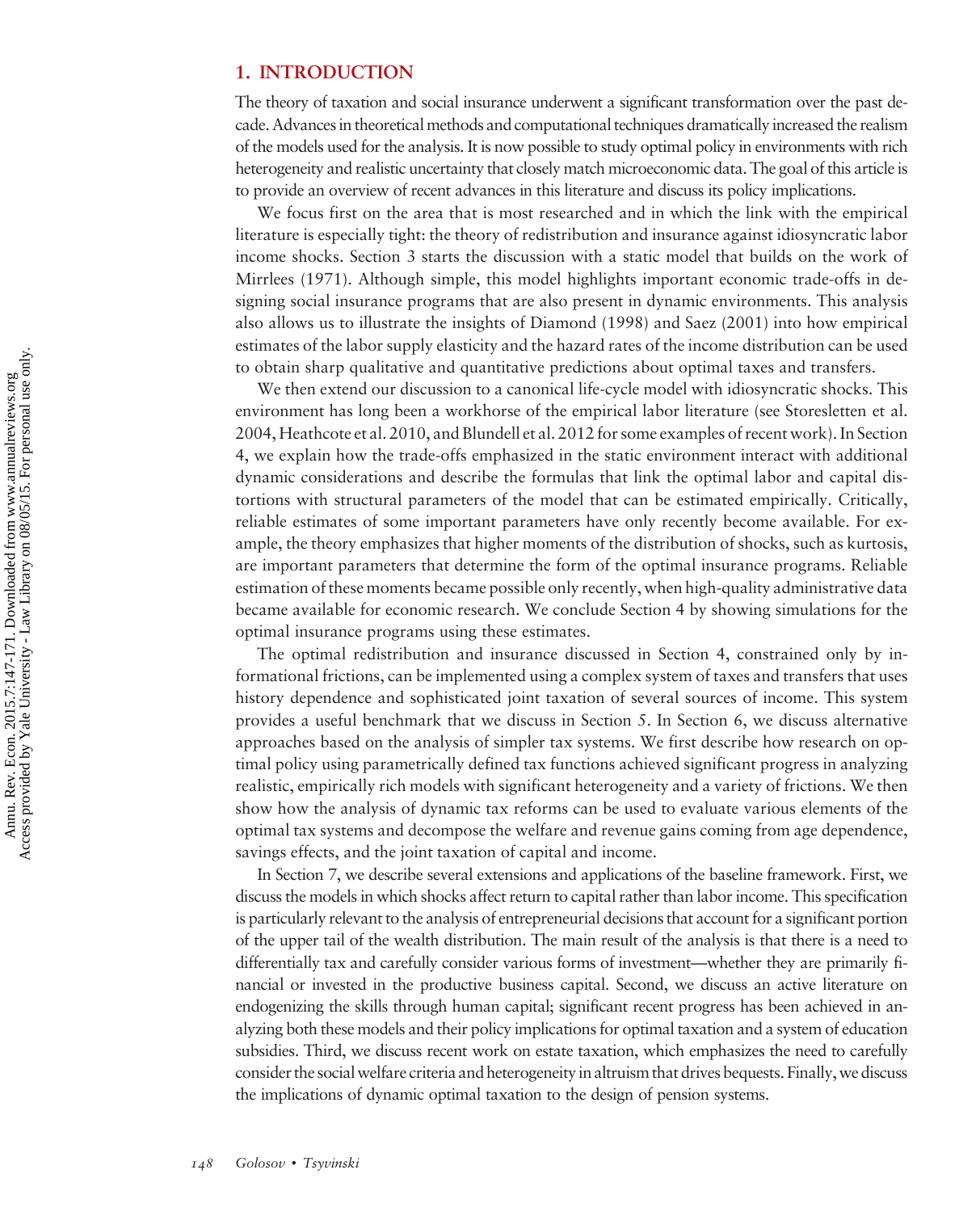#### 2. EFFECTIVE MARGINAL TAX RATES IN THEORY AND IN THE DATA

Most of tax theory focuses on the characterization of marginal labor and capital distortions. Their analogs in the data are the effective marginal tax rates introduced by tax and transfer systems. The effective marginal tax rates measured in the data consist of two elements. The first element comprises various taxes on income, levied on either individuals or employers, as well as taxes on consumption. The second element comes from welfare transfers and various social insurance programs. The phaseout rules of such programs, which make welfare benefits available to individuals only if their income does not exceed a certain threshold, have an effect that is economically equivalent to a positive marginal tax.<sup>1</sup>

In the United States, effective tax rates vary by the level and source of income, age, family status, type of residence, etc. Different states have different eligibility rules for welfare programs, and as a result, there is a substantial heterogeneity in effective tax rates (Maag et al. 2012). We illustrate general patterns using the state of Colorado as an example. Figure 1 shows income eligibility for transfer programs, and Figure 2 shows the effective tax rate for a single parent with two children. The effective marginal tax rates are the highest for moderately low and relatively high annual earnings. The former are driven by the phaseout of welfare programs, the latter by progressivity in the income tax schedule. Individuals with very low earnings, below the poverty line, often face negative effective taxes owing to such welfare programs as the EITC. Apart from the rates for the very poor, the effective marginal taxes are approximately U-shaped. These patterns of distortions exist in many other states (Maag et al. 2012) and also are present in federal tax programs (Congr. Budg. Off. 2005), although there is a very substantial heterogeneity in both the shape of the effective tax rate schedules and the size of the effective tax rates, depending on the state of residence, family status, and the number of children.

#### 3. REDISTRIBUTION AND TAXATION IN A STATIC MODEL

We start our discussion of optimal taxation by considering a static model first developed by Mirrlees (1971). We assume that individuals have a standard utility function  $U(c, l)$  over consumption c and effort l, and that they are heterogeneous with respect to their skills  $\theta$ . Given the same amount of effort, the higher-skilled individuals can produce more labor income,  $y = \theta l$ . Welfare is evaluated using a weighted sum of utilities of all households, with  $\alpha(\theta)$  denoting the Pareto weight.

There are two ways to think about optimal taxation in this model. One approach is to postulate an income tax schedule  $T(y)$  and find the tax function that is budget feasible and maximizes social welfare.  $T(y)$  may be positive or negative, and it captures the net effect of all tax and transfer programs. An alternative approach is to consider first the best allocation that the government can achieve if it has limited information about individuals' abilities and then to back out the implied system of taxes and transfers that can achieve this optimum. The two approaches are equivalent when the government has no information about  $\theta$ , the assumption that we maintain through most of this review.<sup>2</sup>

We focus on the qualitative and quantitative properties of the optimal  $T(y)$  and its generalizations for dynamic economies. We discuss which parameters determine the shape of the optimal

<sup>1</sup> Some of the transfers, such as the Earned Income Tax Credit (EITC) in the United States, provide a subsidy to low-income earners. Such programs may simultaneously have negative effective tax rates (for the income levels at which they are phased in) and positive effective tax rates (for the income levels at which they are phased out).

<sup>&</sup>lt;sup>2</sup>Several papers study the implications for taxation if the government can use additional characteristics that are correlated with an individual's earning ability (see, e.g., Mankiw & Weinzierl 2010 for a discussion of height-dependent taxation and Alesina et al. 2011 for a discussion of gender-dependent taxation). One way to think about such taxes is as a joint function  $T(y,$  characteristics), where characteristics are the non-income-related information used by the government.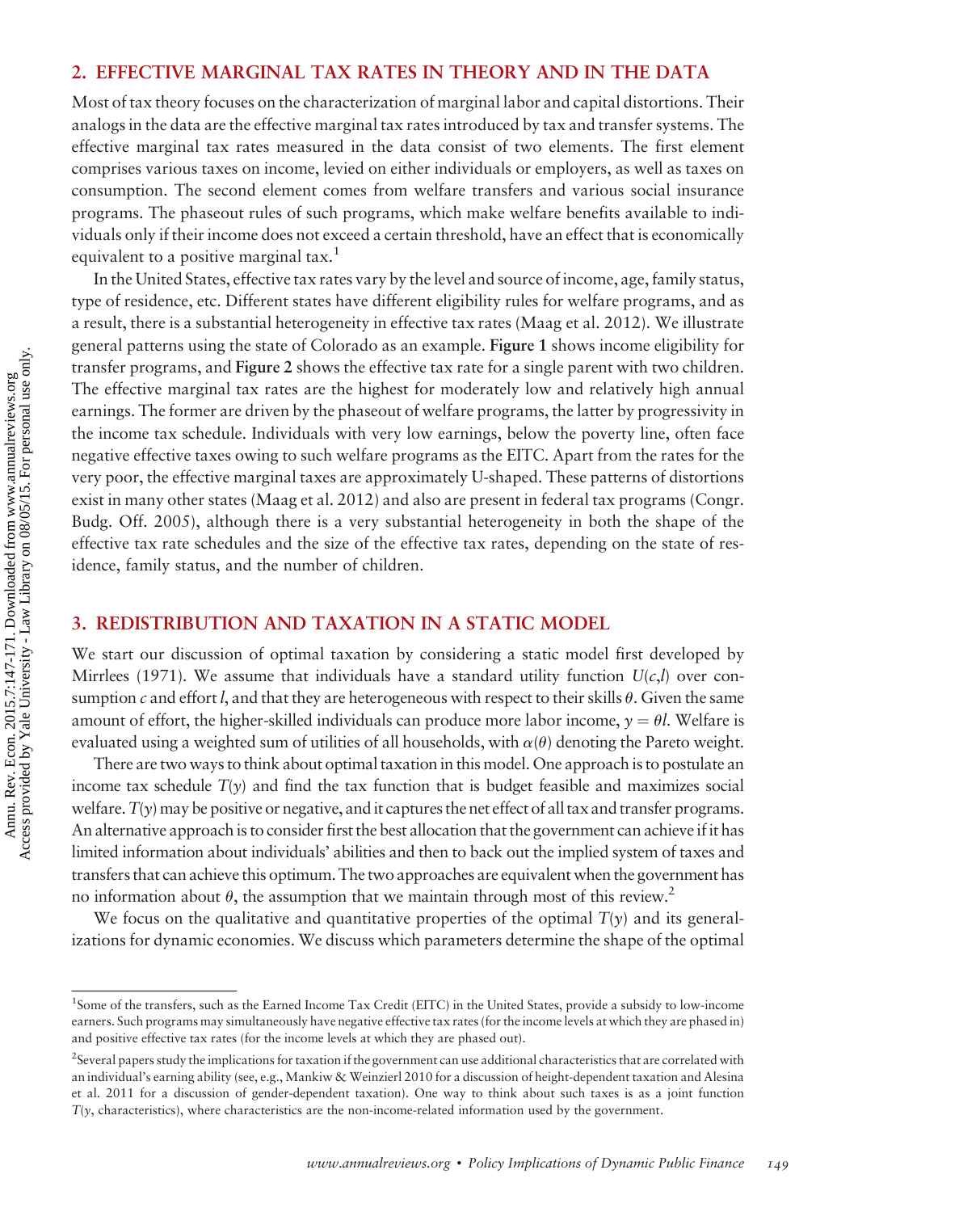

Universally available tax and transfer benefits for a single parent with two children in Colorado in 2008. Figure reproduced from Maag et al. (2012) with permission from the National Tax Association. Abbreviation: CHIP, Children's Health Insurance Program.

tax schedule and use empirical estimates of those parameters to quantify the size of the optimal effective marginal rates. The properties of optimal taxes can generally be traced to two main tradeoffs that can be illustrated by the following argument.<sup>3</sup> Let  $H(y)$  be the distribution of labor earnings in an economy in which all individuals maximize their utility facing a tax schedule  $T(y)$ . Let  $h(y)$  be the probability density function of  $H(y)$ . Consider a perturbation of this schedule that increases the marginal tax rate on all incomes in an interval  $[\bar{v}, \bar{v} + \Delta]$  by a small amount, keeping the marginal taxes at all other income levels fixed. The additional revenues from this perturbation are equally distributed to everyone through a uniform shift in the tax schedule. This perturbation is shown in Figure 3.

This perturbation has three effects. First, all the individuals with income in the interval  $[\bar{v}, \bar{v} + \Delta]$ face an increase in the marginal tax rate on an extra dollar they earn. The reduction in tax revenues collected from this group is determined by the compensated (price) elasticity of labor supply and the total income that this group earned before the perturbation, which is approximately equal to  $\overline{\psi}b(\overline{\gamma})$  for small  $\Delta$ . The second effect comes from an increase in average taxes for all income levels above  $\overline{v} + \Delta$ . The amount of additional revenues collected from this group is determined by the size of this group,  $1 - H(\bar{v})$ , and the income elasticity of labor supply. The net revenue gain from these two effects may be positive or negative. Because the net revenues are then returned back to households uniformly, there is the third effect from the redistribution of resources between those households that earn more than  $\bar{y}$  and those that earn less. This redistribution effect is evaluated

<sup>&</sup>lt;sup>3</sup>Piketty (1997) and Saez (2001) developed this line of argument.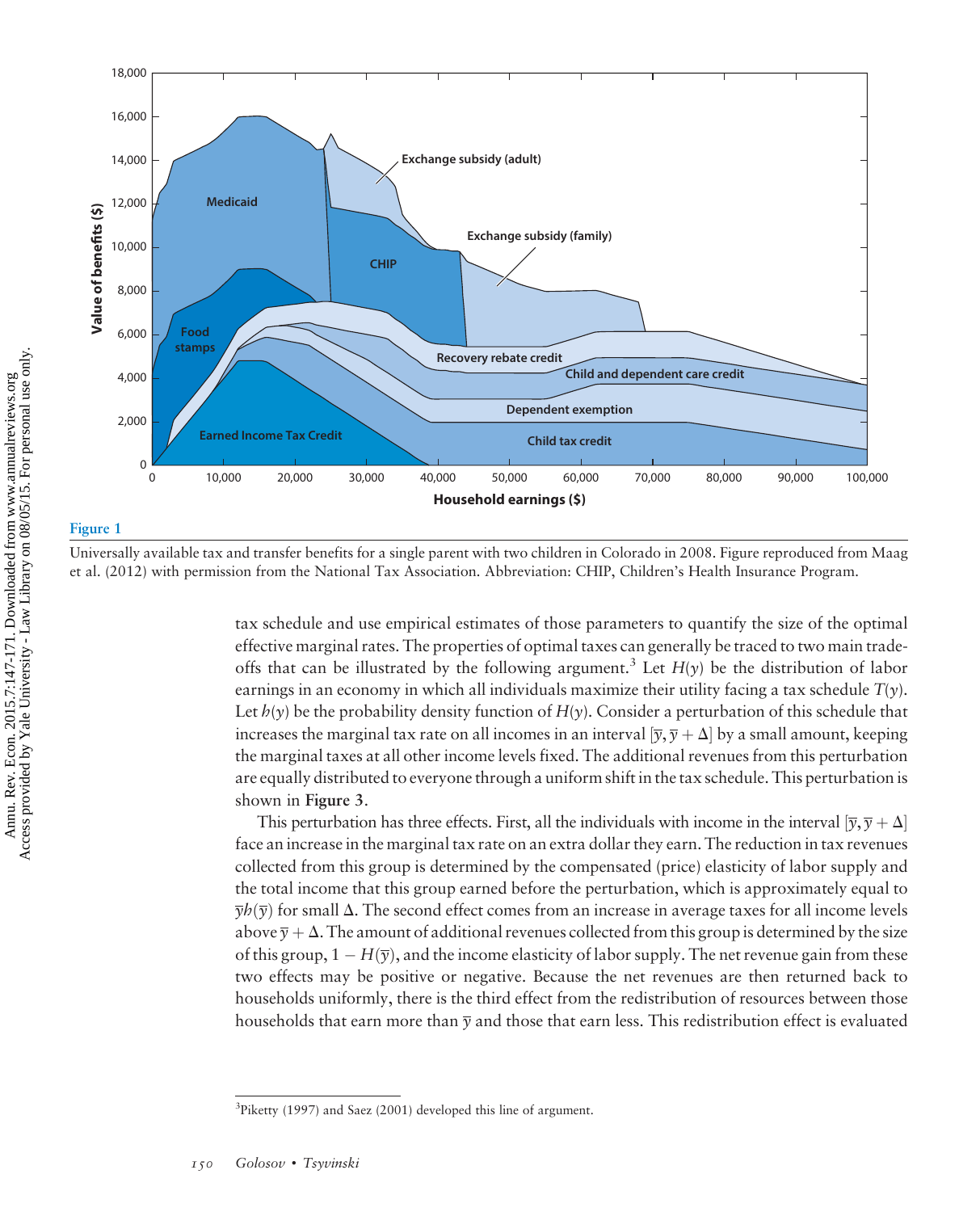

#### Figure 2

Effective marginal tax rate for a single parent with two children in Colorado in 2008. Figure reproduced from Maag et al. (2012) with permission from the National Tax Association.

using the Pareto-adjusted marginal utility of consumption,  $\alpha U_c$ . In the optimal tax system, the sum of the three effects should be zero.

This argument points to the elasticity of labor supply, the income effect, and the hazard rate  $(1 - H(y))/yh(y)$  as the key parameters that determine the optimal marginal taxes in this model. All else being equal, the effective marginal tax rate is high when the compensated elasticity is small, and the income effect and the hazard rate are large. Redistributory objectives of the government, captured by the Pareto weights, obviously play a role as well. Some statements can be made, however, for a broad class of redistributory objectives. Most common welfare criteria assign weakly lower Pareto weights to richer individuals. Because richer individuals also have lower marginal utility of consumption, such criteria imply that, holding the elasticities and the hazard ratio fixed, they should face higher marginal tax rates.<sup>4</sup>

We can now discuss the policy implications of this model. First, as long as Pareto weights  $\alpha$  are nonincreasing in the skill or income, negative effective marginal tax rates are not optimal. A

<sup>4</sup> Recent research has explored the normative assumptions often used in optimal tax theory. Mankiw & Weinzierl (2010) point out a puzzling implication of standard utilitarian optimal tax theory—namely, that it recommends much greater use of tagging, the taxation of personal characteristics statistically correlated with income such as height, than is found in existing policy. Weinzierl (2014) shows that the tagging puzzle, among others, can be resolved by using an objective function for tax policy that reflects a mixed normative criterion. In particular, he argues that the classical principle of equal sacrifice likely plays a role in prevailing judgments of taxation and helps explain features of existing policy at odds with conventional optimal results.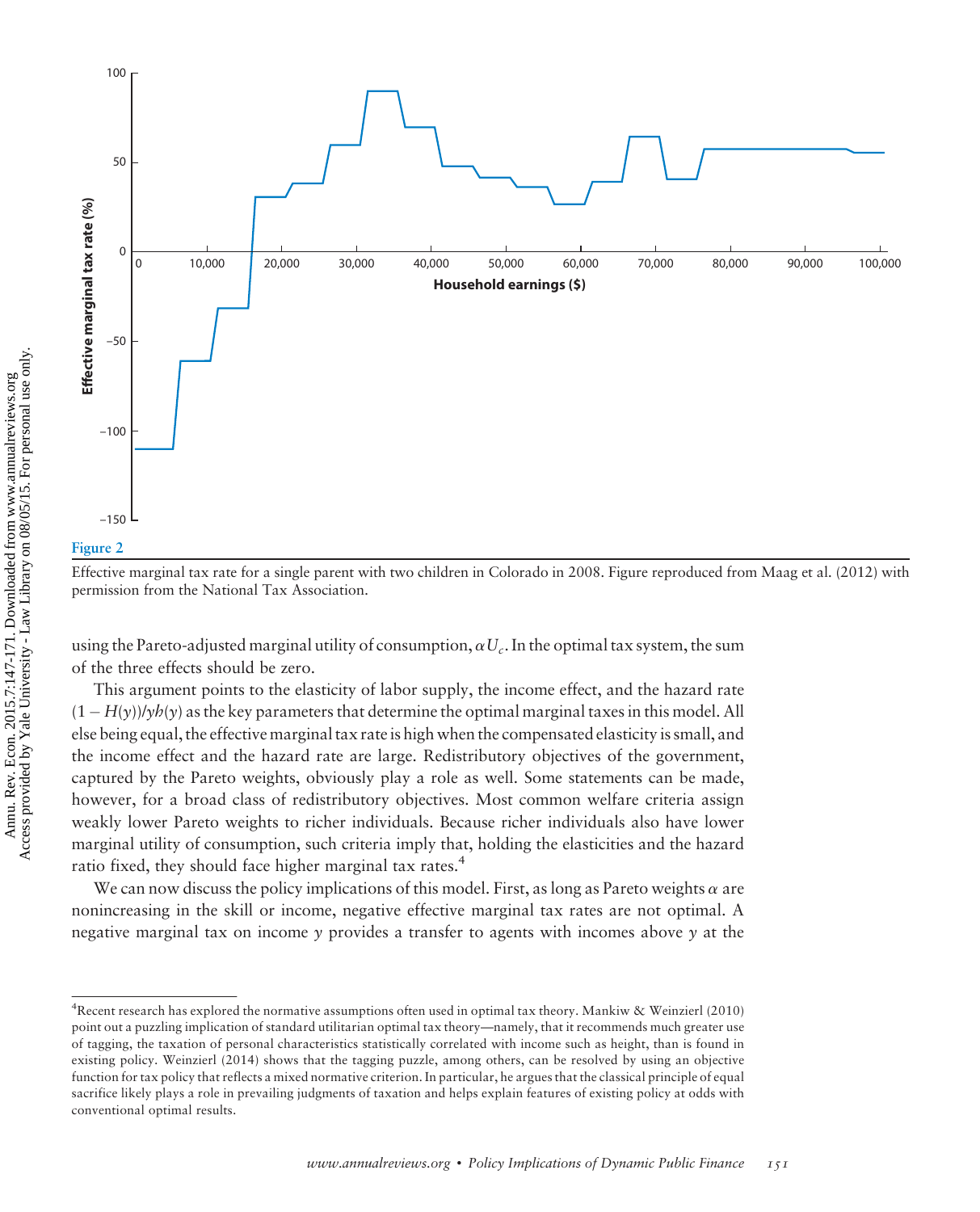

#### Figure 3

Perturbation of an income tax scheme in a static model.

expense of agents with incomes below  $y$ . Because the agents with incomes below  $y$  are poorer, their marginal utility of consumption is lower, and hence such redistribution is suboptimal. Therefore, programs similar to the EITC are not desirable in this environment.<sup>5</sup>

The second broad implication for the optimal marginal tax rate can be derived using the properties of the hazard rate  $(1 - H(y))/yh(y)$  observed in the data. Using US tax return data, Saez (2001) documents that this hazard rate is U-shaped: It is high at low income levels, decreases and reaches its minimum at approximately \$80,000 annual earnings (in 1992 dollars), and then increases again and stabilizes around a value of 0.5. For a broad class of welfare criteria, this implies that the optimal marginal taxes should also be U-shaped (see Diamond 1998 for a formal analysis).

The previous argument overlooks the following subtle distinction. We applied our perturbation to the income distribution  $H(\gamma)$  generated by the optimal tax schedule  $T(\gamma)$ , whereas in the data we observe the income distribution generated by the existing, potentially suboptimal tax code. The two are linked through the distribution of  $\theta$ , which can be inferred from the data using one of the two methods. One possibility is to postulate a functional form for preferences, for example,

$$
U(c, l) = \frac{1}{1 - \sigma} c^{1 - \sigma} - \frac{1}{1 + 1/\varepsilon} l^{1 + 1/\varepsilon},
$$
\n(1)

and use the available empirical estimates of  $\sigma$  and  $\varepsilon$  together with the observed tax code in the data to impute the distribution of  $\theta$ . Another possibility is to observe that the labor income of type  $\theta$  and their skill are linked by a formula

 ${}^{5}$ The negative marginal effective tax rates may be optimal if the government uses high Pareto weights for the agents in the middle of the income distribution at the expense of the agents in the tails. Such situations naturally arise in voting equilibria. For example, Brett & Weymark (2014) consider a model in which taxes are chosen using majoritarian voting and show that the marginal tax rates are typically negative for those with low income.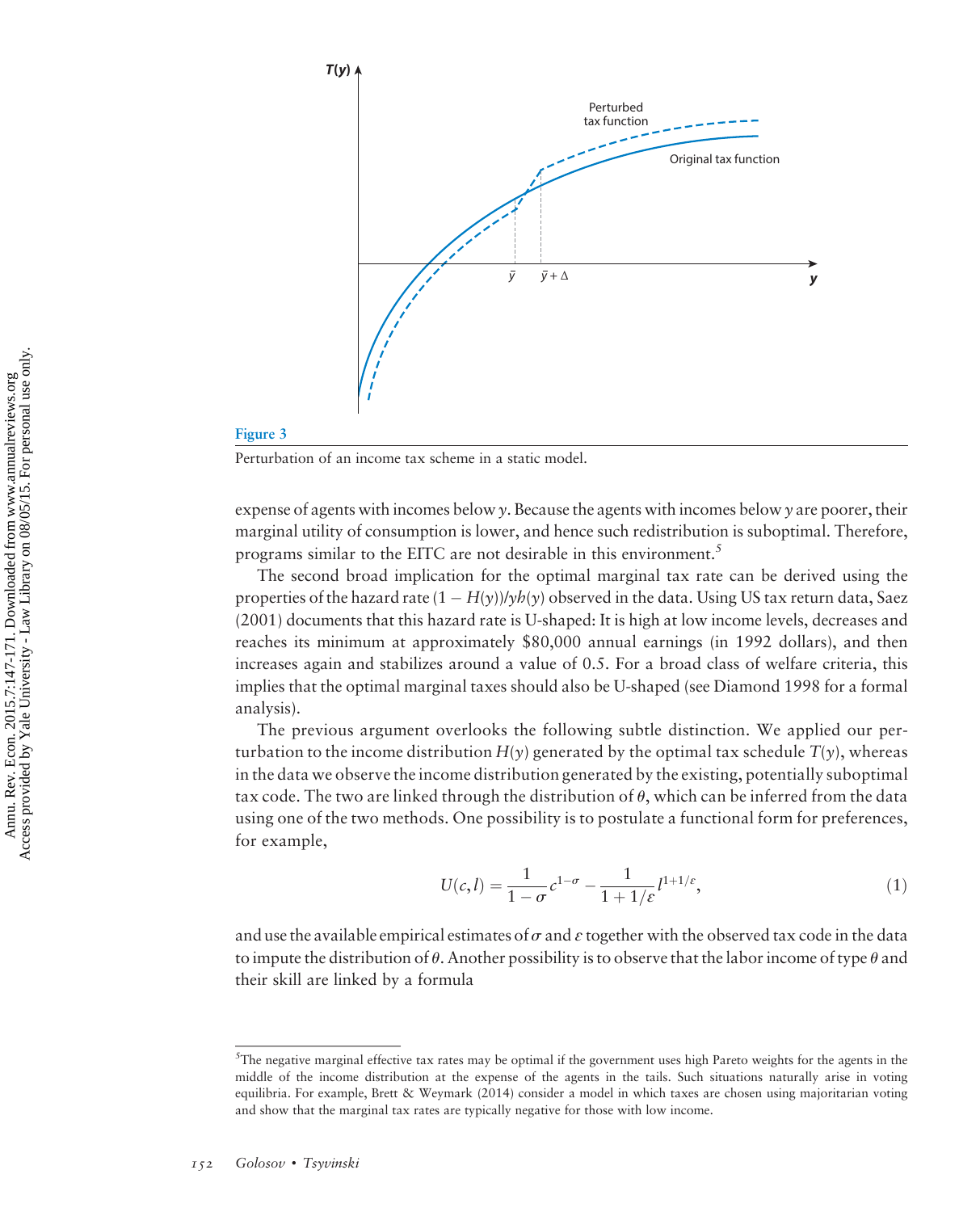$$
\frac{\dot{y}(\theta)}{y(\theta)} = \frac{1 + \zeta^{\mathrm{u}}(\theta)}{\theta} + \dot{y}(\theta) \frac{T''(y(\theta))}{1 - T'(y(\theta))} \zeta^{\mathrm{c}}(\theta),
$$

where  $\zeta^c$  and  $\zeta^u$  are compensated and uncompensated elasticities of labor supply, respectively, and T is any (optimal or not) tax schedule. Given empirical estimates of  $\mathcal{E}^c$  and  $\mathcal{E}^u$  and the effective tax rates observed in the data, one can use this formula to back out the distribution of  $\theta$ .

The two approaches each have their strengths and weaknesses. The first approach is more indirect and requires a structural estimation of preference parameters. The second one is more intuitive but generally requires estimation of relevant elasticities at different points of the income distribution, as they typically vary with income and are endogenous to the tax code; this approach is also harder to generalize to dynamic and stochastic environments. For this reason, throughout this review we use the first approach. In the static setting, they produce similar results.

The empirical observations about the patterns of skill distribution can be used to obtain tight quantitative predictions about optimal taxation of the very rich. Standard preferences imply that the marginal utility of consumption of the very rich approaches zero. As long as the Pareto weights do not increase in skill, this implies that it is efficient to set taxes to maximize the tax revenues collected from these agents. If skills are drawn from a distribution with a Pareto tail and preferences are given by Equation 1, the revenue-maximizing tax rate is given by

$$
\frac{1}{1+\varepsilon\sigma} + a\frac{\varepsilon}{1+\varepsilon},\tag{2}
$$

where  $a$  is the Pareto coefficient for skill distribution.<sup>6</sup>

To get a sense of the magnitude of the optimal top marginal tax rate, assume that  $\sigma = 1$ . In this case, the Pareto tail of the skill distribution coincides with the Pareto tail of the empirical income distribution (see Golosov et al. 2013c for details), which Saez (2001) estimates to be approximately 2. Then one can use Equation 2 and empirical estimates of  $\varepsilon$  to compute the top marginal tax rate. The elasticity parameter  $\varepsilon$  has long been recognized as crucial for estimating labor supply responses. There is a substantial controversy about the value of this parameter depending on whether a researcher uses micro or macro data sets. The literature using the micro data typically finds small values of  $\varepsilon$ , with the labor supply elasticity being 0.3 or less.<sup>7</sup> These estimates imply a top marginal tax rate of 80% or more. Conversely, the macro literature often finds significantly higher elasticities, with  $\varepsilon$  frequently between 1 and 2 and sometimes as high as 4.<sup>8</sup> For these estimates, the top marginal tax rate is between 55% and 65%.

Summarizing our discussion, conventional welfare criteria imply that negative labor distortions are not optimal. For a large class of welfare criteria, the observed income distribution and

<sup>6</sup> Saez (2001) obtains this expression in terms of compensated and uncompensated elasticities of labor supply and the Pareto coefficient of the income distribution. The formula we use is identical to his when the elasticities are derived in terms of structural parameters of preferences (Equation 1). Saez also provides calculations for the optimal top marginal tax rates for a range of parameters.

<sup>7</sup> The three commonly used elasticities are Frisch, compensated (Hicksian), and uncompensated (Marshallian). In our preferences,  $\varepsilon$  measures the Frisch elasticity. When marginal taxes are constant and nonlabor income is a negligible fraction of total earnings, the compensated and uncompensated elasticities are  $\zeta^c = \varepsilon/(1 + \varepsilon \sigma)$  and  $\zeta^u = \varepsilon(1 - \sigma)/(1 + \varepsilon \sigma)$ , respectively.

<sup>&</sup>lt;sup>8</sup>Readers are referred to Keane & Rogerson (2012) for an overview of the two literatures and a discussion of the way to reconcile their estimates. Note that the ideal parameter for the static model is the elasticity of the lifetime labor supply. The discussion here also abstracts from joint family labor supply decisions, which is an important margin at which incentives to work operate within families (Blundell et al. 2012), and from the distinction between intensive and extensive margins (see Saez 2002, Laroque 2005, and Werquin 2014 for an analysis of the optimal taxation with adjustments along the extensive margin).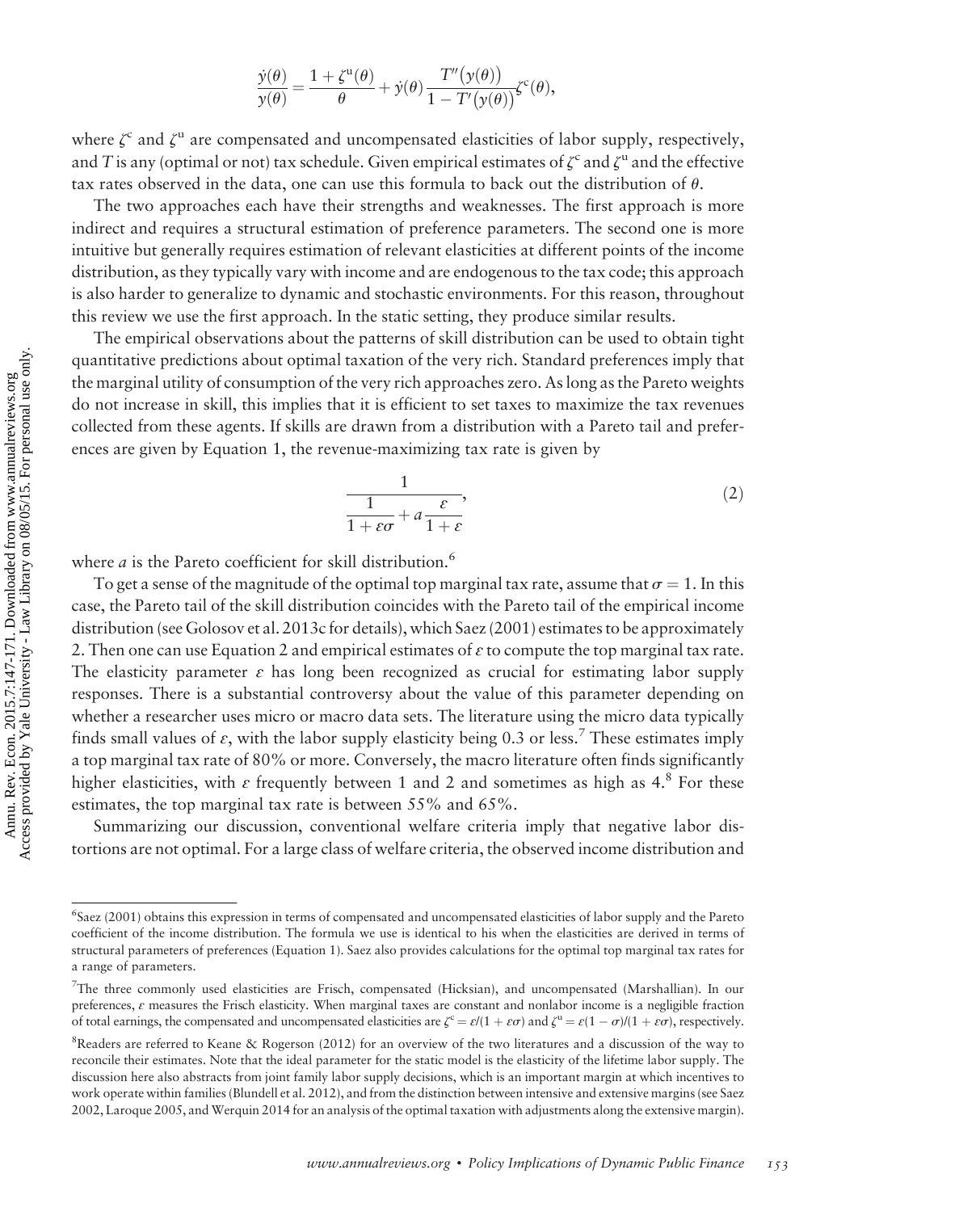commonly estimated preference parameters imply that the optimal labor distortions are U-shaped, with top marginal taxes for the rich often exceeding 60%.

#### 4. DYNAMIC ECONOMY

The static model discussed in the previous section illustrates some important trade-offs in optimal taxation and provides a useful benchmark, but it also has its limitations. By implicitly attributing all cross-sectional income heterogeneity to permanent skill differences, it overstates the underlying inequality in the economy. Both the deterministic life-cycle skill changes and transitory shocks make the cross-sectional distribution appear more dispersed than the true underlying heterogeneity. The static model also abstracts from capital taxation, and it does not allow one to consider the design of retirement or social insurance systems that provides insurance against specific idiosyncratic shocks such as disability or a job loss.

In this section, we discuss redistribution and the design of social insurance in a canonical life-cycle model. We assume that individuals have finite lives and are subject to idiosyncratic shocks. Their initial skills are drawn from a distribution  $F_0(\theta)$ , and then  $\theta_t$  follows a Markov process. The drift, persistence, volatility, and higher moments of this shock process may depend on age. In this section, we assume that this process is exogenous; in Section 7.2, we discuss extensions of this framework to human capital accumulation. To simplify the discussion, we focus on isoelastic preferences (Equation 1) and assume that the government can freely borrow and lend with a riskless interest rate R.

Throughout this section, we assume that skills  $\theta_t$  are unobservable to the government and characterize properties of the incentive-compatible allocations that maximize Pareto-weighted lifetime utilities of agents. Under some technical invertibility assumptions (see Kocherlakota 2005), this is equivalent to choosing the optimal taxes of the form  $T_t(y_t, k_t; y^{t-1})$ , where  $T_t$  is the tax schedule in period t on capital  $k_t$  and labor income  $y_t$ . The tax may also be a function of the history of past incomes, summarized by a vector  $y^{t-1} = (y_0, \ldots, y_{t-1}).$ 

It is useful to focus on the socially optimal incentive-compatible allocations and the implied tax system that decentralizes them for several reasons. They provide a natural upper bound on what can be achieved with social insurance, at least as long as the policies do not use non-income-related information to infer individual skills. Once the properties of the fully optimal tax  $T_t$  are known, they can be used as guidance to design simpler insurance systems. Finally, the analytical tools to solve such models—the recursive contract methods developed by Green (1987), Spear & Srivastava (1987), Thomas & Worrall (1990), Atkeson & Lucas (1992), Fernandes & Phelan (2000), and Kapicka (2013)—are readily available, and they allow one to obtain clean analytical insights into the main economic forces that determine the optimal taxes and allocations.

To characterize properties of the optimal allocations, we focus on distortions, or wedges, in the consumption-labor and Euler equations. Formally, the labor distortion in period  $t$ ,  $\tau_t^y$ , for an individual with a history of skill shocks  $\theta^t$  is defined as

$$
\tau_t^y(\theta^t) = 1 - \frac{-U_l(\theta^t)}{\theta_t U_c(\theta^t)},
$$

and the capital or savings distortion  $\tau_t^s$  is defined as

$$
\tau^s_t\big(\theta^t\big)=1-\frac{1}{\beta(1+R)}\frac{U_c(\theta^t)}{\mathbb{E}_tU_c\big(\theta^{t+1}\big)},
$$

where  $\beta$  is the discount rate. The discussion of the results in this section is based on the work of Farhi & Werning (2013b) and Golosov et al. (2013c). For simplicity, we drop explicit references to past histories  $\theta^t$  in our notation [e.g.,  $\tau_t^y$  denotes  $\tau_t^y(\theta^t)$  for a given  $\theta^t$ ].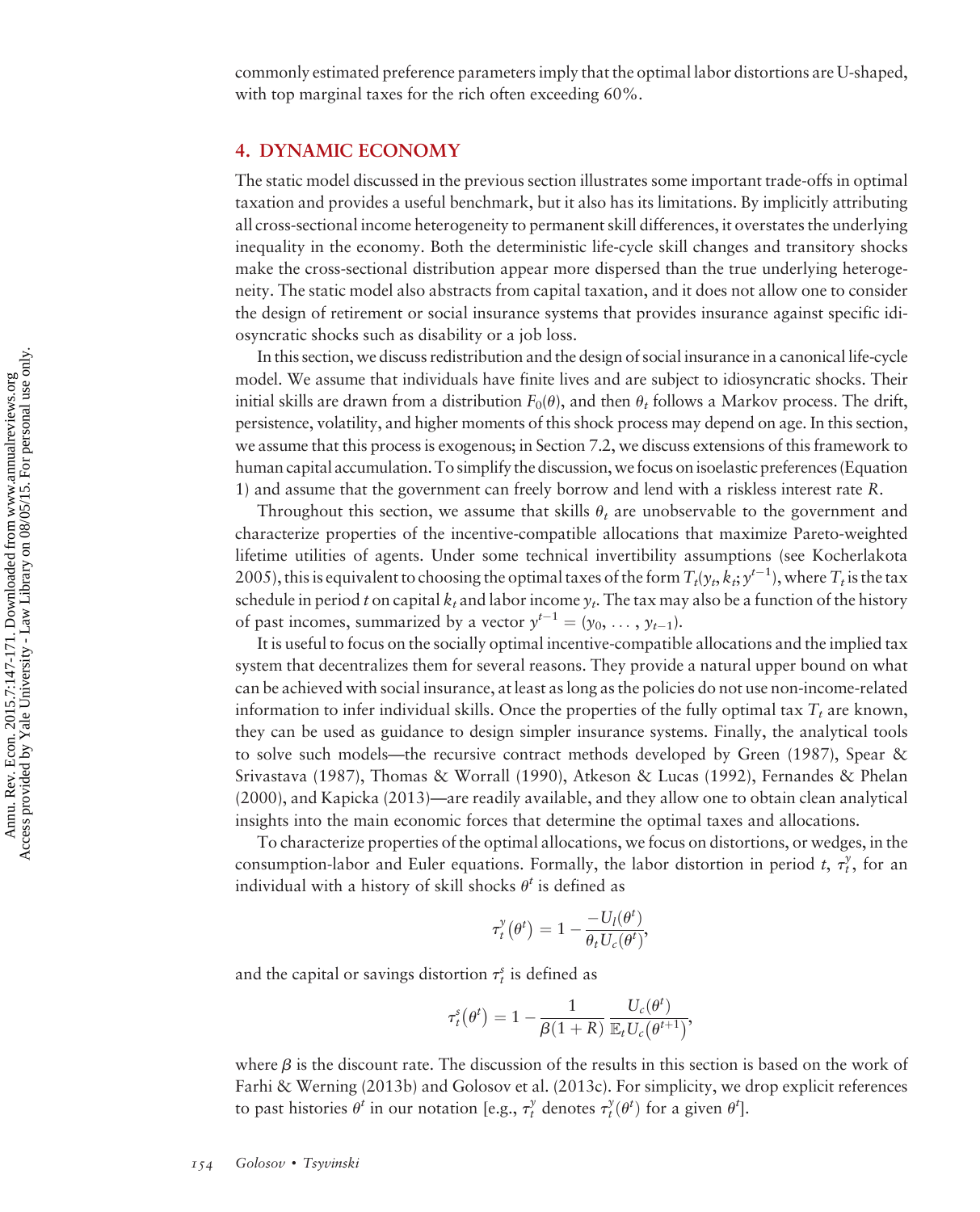In dynamic economies, a planner pursues two goals while choosing incentive-compatible allocations in a given period. First, the planner needs to provide insurance against new shocks that an individual experiences in that period. This problem is essentially identical to the static model with utilitarian Pareto weights discussed in the previous section. All the arguments from the static model continue to apply with the caveat that the hazard rate of the distribution of period-t shocks rather than the cross-sectional distribution determines the size of the optimal labor distortion. Second, the planner needs to ensure that period-t allocations provide incentives to reveal information in previous periods, which is needed both for provision of insurance against idiosyncratic shocks in earlier periods and for redistribution. For commonly used shock processes, this effect is proportional to the persistence of the stochastic processes and the previous period's labor distortion.

One implication of this discussion is that negative labor distortions are typically suboptimal in dynamic settings. Such distortions are not desirable for the provision of insurance against period-t shocks and, as long as Pareto weights on the low-income individuals are not too low, for redistribution.<sup>9</sup>

Farhi & Werning (2013b) characterize the law of motion of the labor distortions when shocks are log-normally distributed with persistence  $\rho$ . They show that distortion dynamics satisfies

$$
\mathbb{E}_{t}\!\left[\frac{\tau_{t+1}^{\gamma}}{1-\tau_{t+1}^{\gamma}}\frac{1}{U_{c,t+1}}\right] = \left(1+\frac{1}{\varepsilon}\right)\!\text{cov}_{t}\!\left(\ln \theta_{t+1}, \frac{1}{U_{c,t+1}}\right) + \rho \frac{\tau_{t}^{\gamma}}{1-\tau_{t}^{\gamma}}\frac{1}{U_{c,t}}.
$$

The first term on the right-hand side of this equation captures the intratemporal insurance motive. Because skills and consumption are positively correlated, it shows a force for higher expected labor distortions in future periods. As more shocks are being realized over time, the need to provide insurance increases, requiring higher labor distortions. The second term on the right-hand side captures the intertemporal incentive motive. Because the empirical literature generally finds that the uninsurable component of the idiosyncratic shocks is highly persistent (Storesletten et al. 2004, Guvenen et al. 2014a), this law of motion implies that on average labor distortions should be higher later in life.

The two objectives that the planner faces when choosing period-t allocations have different impacts on labor distortions for high and low shocks. Golosov et al. (2013c) show that the optimal labor distortions for unexpectedly high shocks are mainly determined by the need to provide intratemporal insurance. Therefore, many arguments from the static model carry over to dynamic environments largely unchanged for such shocks. In particular, if the distribution of shocks is fat tailed, the top labor income distortion is still given by the expression in Equation 2, with the only difference being that  $a$  is the tail parameter of the shock process rather than the tail of the crosssectional distribution. Even when the tails of the stochastic process are thin (e.g., if shocks are lognormal), marginal labor distortions are approximately constant for a large range of high shocks.<sup>10</sup> Conversely, the need to provide incentives for information revelation in previous periods determines

<sup>&</sup>lt;sup>9</sup>It is possible to construct examples of stochastic processes for which negative labor distortions sometimes are optimal. The discussion here is based on log-normal shocks (Farhi & Werning 2013b) and a mixture of log normals chosen to match highermoment shocks observed in the data (Golosov et al. 2013c).

 $10$ Technically, when shocks are drawn from a log-normal distribution or a mixture of log-normal distortions, the top marginal distortion converges to zero, but the rate of convergence is very slow, of the order of ln $\theta$ . When plotted against income, such distortions appear approximately flat. A higher kurtosis of the stochastic process implies higher labor distortions for large positive shocks.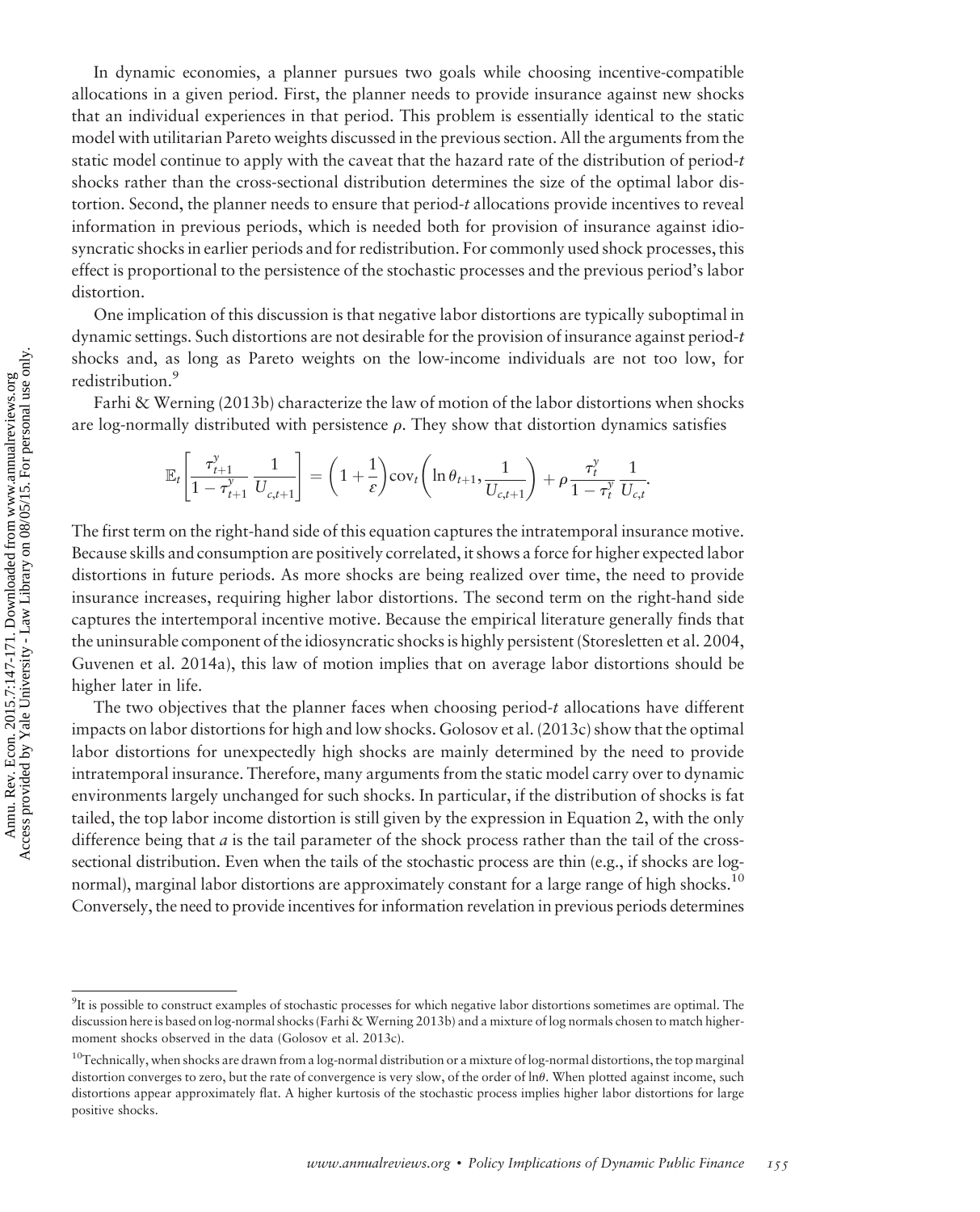the optimal labor distortions for unexpectedly low shocks. For low realizations of  $\theta_t$ , they approximately satisfy

$$
\frac{\tau_t^y}{1-\tau_t^y} \approx \rho \frac{\tau_{t-1}^y}{1-\tau_{t-1}^y} \left(\frac{c_t}{c_{t-1}}\right)^{-\sigma}.
$$

These expressions allow us to identify the key parameters that determine the size of the optimal labor distortion. The distortions for high shocks depend mainly on the elasticity of labor supply, the income effect, and the tail properties of the hazard rate, all of which can be estimated in the data. The distortions do not depend on Pareto weights, age, or past shock history. Alternatively, the optimal labor distortions for low shocks are determined by the persistence of shocks, the redistributory objectives, and the history of past shocks, summarized by the term  $\tau_{t-1}^y/(1-\tau_{t-1}^y)$ .

The discussion so far has focused on labor distortions; we now turn to capital distortions. Golosov et al. (2003) demonstrate that as long as preferences are separable between consumption and labor, the optimal consumption allocations satisfy the following expression, the inverse Euler equation:

$$
\frac{1}{U_{c,t}} = \frac{1}{\beta(1+R)} \mathbb{E}_t \frac{1}{U_{c,t+1}}
$$

This equation implies that a positive savings distortion is optimal as long as there is some unrealized uncertainty in the next period. Farhi & Werning (2012) further quantify the size of the savings distortion for realistic shock processes. First, observe that if the utility of consumption is logarithmic and consumption is log-normally distributed with variance  $\sigma_{\varepsilon}^2$ , the optimal savings distortion is given by

$$
\tau_t^s = 1 - \exp(-\sigma_\varepsilon^2),\tag{3}
$$

.

so that  $\tau_i^s \approx \sigma_\varepsilon^2$  when  $\sigma_\varepsilon$  is small. The empirical estimates of the permanent component of consumption volatility in the data are fairlylow. For example, Blundell et al. (2008) use the Panel Study of Income Dynamics data set to estimate it at approximately 0.01, Deaton & Paxson (1994) find it to be 0.0069 using a different methodology, and Heathcote et al. (2014a) estimate it at 0.0056. As these are the estimates of the consumption volatility under the current, likely suboptimal tax system, better insurance should reduce this number further. Therefore, the optimal savings distortions should not be very high.<sup>11</sup> Farhi & Werning (2012) show that they are further reduced in general equilibrium and conclude that savings distortions play a modest role in the provision of insurance.

The quantitative properties of the optimal labor and capital distortions depend crucially on the stochastic process for the idiosyncratic shocks, in particular on the higher moments of that process. Until recently, the empirical labor literature mainly used household surveys. It is difficult to reliably estimate higher moments with the small samples and top coding prevalent in such surveys, and for this reason, the literature often estimates only the persistence and volatility of idiosyncratic shocks. Newly available for economic research, high-quality administrative data made the estimation of higher moments possible. Guvenen et al.  $(2014a,b)$  use a sample of 10% of the workingage males in the United States and find that the stochastic process for labor earnings has kurtosis and skewness significantly larger than that implied by the normal distribution. Golosov et al. (2013c) use the US tax code and the empirical moments for earnings reported by Guvenen et al. (2014a) to estimate the stochastic process for skills  $\theta$ . Figure 4 shows the quantitative properties of the optimal labor and capital distortions, which are reported for isoelastic preferences (Equation 1) with  $\sigma = 1$  and  $\varepsilon = 0.5$ .

<sup>&</sup>lt;sup>11</sup>However, this is a distortion in the gross interest rate  $1 + R$ .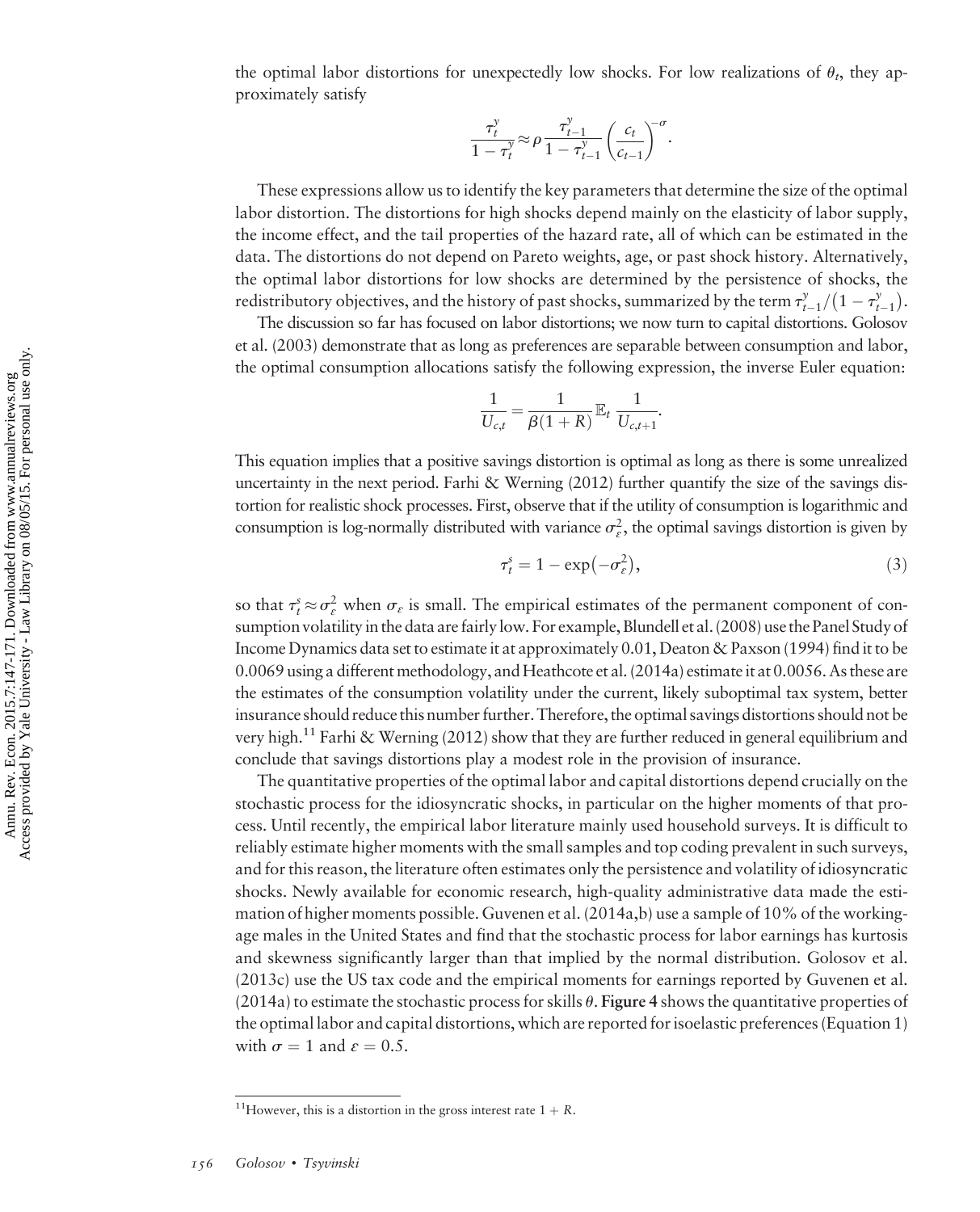

 $(a,b)$  Labor and  $(c,d)$  savings distortions in a life-cycle model. Red lines correspond to higher t (i.e., to distortions later in life). Figure reproduced from Golosov et al. (2013c).

Figure  $4a$ , b shows the optimal labor distortion as a function of income in period t of an individual who earned \$30,000 and \$60,000 in all previous periods, respectively. The optimal labor distortions are U-shaped, with the smallest distortions around the previous labor income. Individuals who had lower income in the past have more regressive labor distortions for earnings in period  $t$  and more progressive labor distortions for high earnings. Recall from Figure 2 that high effective marginal tax rates in the data for low earnings are associated with the phaseout of social insurance programs. Therefore, this pattern of labor distortions is consistent with a slower phaseout of social insurance programs for individuals with a history of higher earnings. Labor distortions in the left tail increase with age and with the redistributory objectives of the government (not shown on the figure) and are approximately constant in the right tail. The U-shaped pattern of labor distortions is optimal because of the high kurtosis of idiosyncratic shocks, implied by the empirical findings of Guvenen et al. (2014a); with log-normally distributed shocks, these distortions would have been mildly regressive and approximately flat.<sup>12</sup>

 $12$ Recall from our discussion of the static economy that labor distortions are higher at income levels at which the hazard ratio  $(1 - H(y))/\psi(y)$  is high and vice versa. When the shocks, and hence income, follow a highly leptokurtic stochastic process, the hazard ratio is large in the tails and small around the mean, which explains the U-shaped pattern.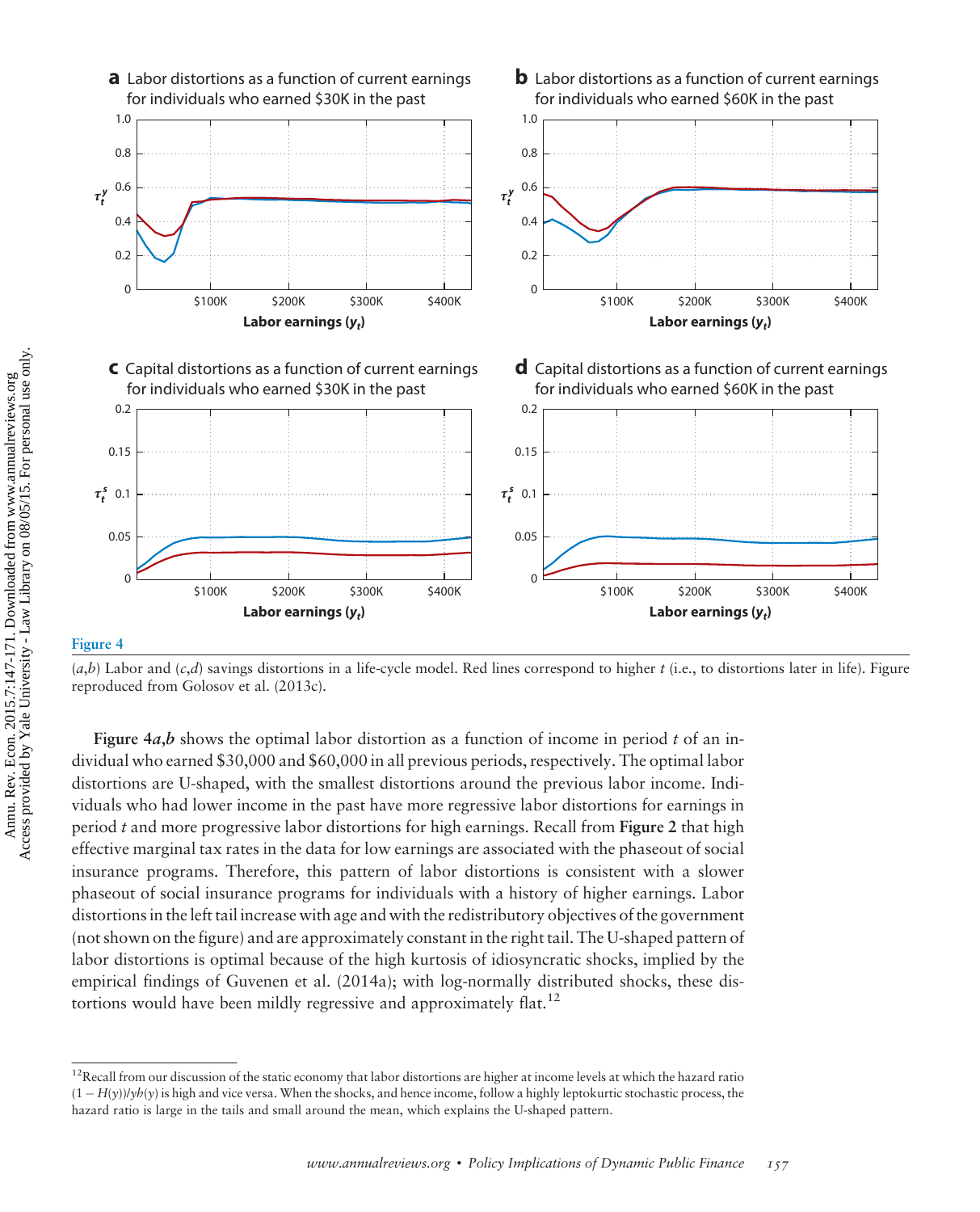Savings distortions are shown in Figure  $4c,d$ . Savings distortions are progressive and decreasing with age. Savings distortions are smaller at low incomes as those individuals receive more insurance. Savings distortions decrease with age because the same shock implies a smaller loss of the present value of earning later in life and hence affects consumption less. As seen in Equation 3, a lower volatility of consumption is associated with lower labor distortions.<sup>13</sup>

#### 5. DECENTRALIZATION

Once the optimal allocations are known, it is possible to find a tax system  $T_t(y_t, k_t; y^{t-1})$  that decentralizes them in a competitive equilibrium with taxes. The optimal allocations are generally unique, whereas there are many different tax functions  $T_t(y_t, k_t; y^{t-1})$  that decentralize them. Several papers investigated whether it is possible to decentralize the optimal allocations using relatively simple tax systems.

One of the first discussions of decentralization in dynamic environments is by Golosov & Tsyvinski (2006), who study optimal insurance against disability shocks. They show that the optimal disability insurance can be implemented with asset-tested disability benefits, which make insurance payments only if the value of an individual's assets is below a certain threshold.<sup>14</sup> The decentralization in Golosov& Tsyvinski (2006) is simple, but their analysis is restricted to only one type of shock (permanent disability). Albanesi & Sleet (2006) consider a distribution of shocks with arbitrary support under an assumption that shocks are independently and identically distributed. They show that it is not necessary to keep track of a past history of earnings in such settings and implement the optimum with a simple joint tax on labor and capital income. Kocherlakota (2005) discusses decentralizations with more general shocks.

A common feature of these decentralizations is that the marginal tax rate on capital income is decreasing in current-period labor income. The intuition for the efficiency of such tax is as follows. It is desirable to provide the largest transfers to the poorest individuals. A policy that makes individuals with higher wealth ineligible for some transfers appears as a high effective capital tax rate. The asset-tested disability benefits of Golosov & Tsyvinski (2006) are an extreme example of such phaseouts. Further discussion of decentralizations of dynamic economies with idiosyncratic shocks can be found in Werning (2007) and Fukushima (2010).<sup>15</sup>

An important issue is how much welfare society would lose with simpler tax systems compared to the full optimum. Mirrlees was the first to investigate this question in his original study of the optimal nonlinear taxation. He computed the optimal nonlinear tax in an economy with logarithmic preferences and log-normal shocks and found that such tax can be closely approximated by a proportional labor income tax together with a uniform lump-sum subsidy. In their study of a dynamic economy with log-normally distributed idiosyncratic shocks, Farhi & Werning (2013b) reach a similar conclusion. They find that the optimal linear capital and labor taxes result in a welfare loss of 0.3% of lifetime consumption. This number can be further cut in half if taxes depend on age. Golosov et al. (2013c) find welfare losses from linear taxes to be larger in a model with initial heterogeneity, leptokurtic idiosyncratic shocks, and a concave social welfare function.

<sup>&</sup>lt;sup>13</sup>Farhi & Werning (2013b) were the first to show that the optimal savings distortions decrease with age in these settings. <sup>14</sup> Asset tests are a part of eligibility criteria for some welfare programs in the United States.

<sup>&</sup>lt;sup>15</sup> Another strand of the literature studies implementation and the role of endogenous private insurance in these environments (see, e.g., Golosov & Tsyvinski 2007, Farhi et al. 2009, Ales & Maziero 2009).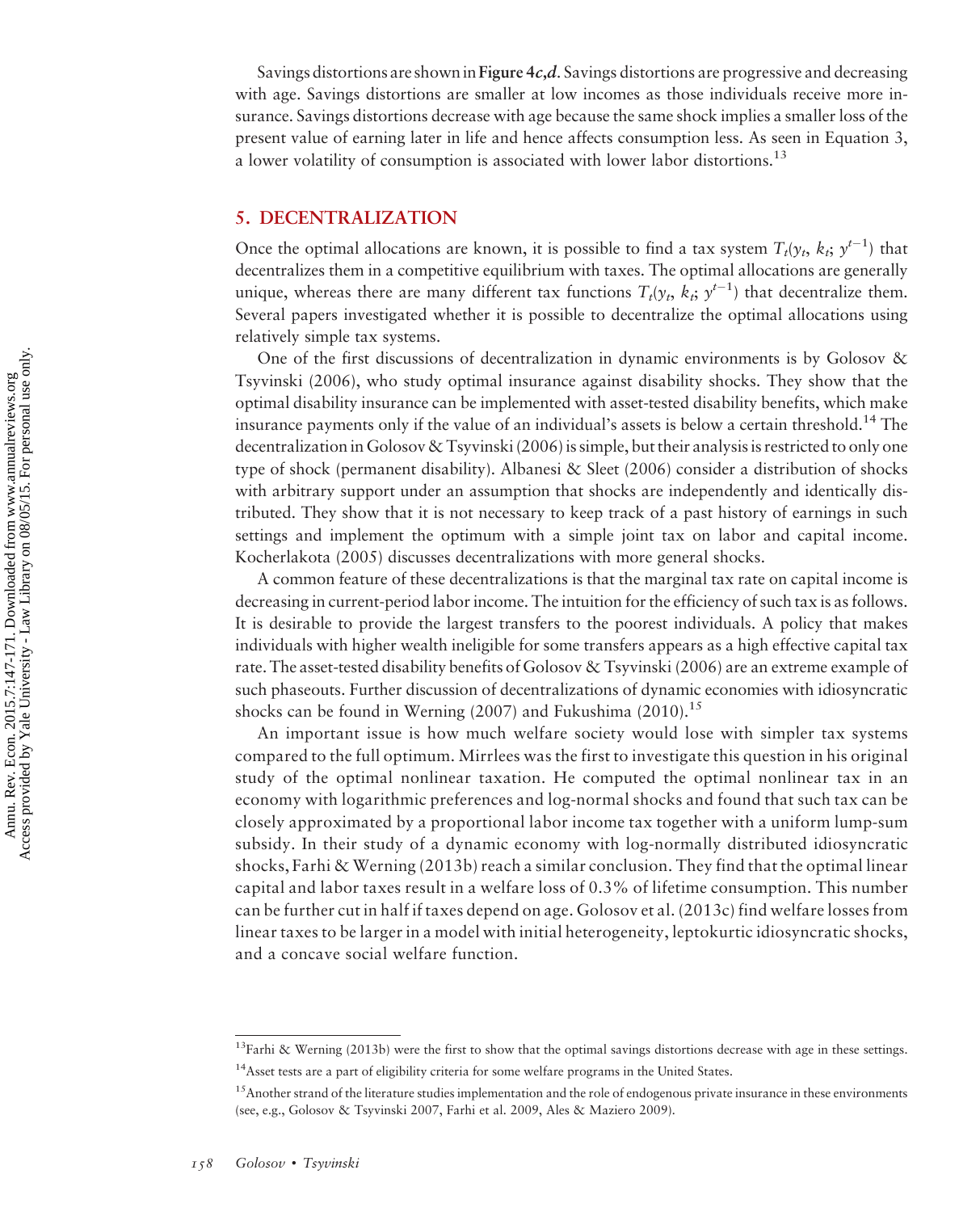#### 6. EVALUATING THE ELEMENTS OF THE OPTIMAL TAXES

The mechanism design approach to optimal taxation described above starts with an informational friction, solves for the constrained optimal allocation to characterize the wedges, and then finds the tax functions that implement the optimum. The tax functions are a priori unrestricted, and the informational frictions determine the properties of the optimal taxes. An alternative approach is to start with parametric restrictions on the tax function rather than with the informational friction. These restrictions still capture some important elements of a tax code, such as progressivity or age dependency.

There are several advantages to this method. First, optimizing over a set of parameters of the restricted tax functions is often significantly easier than finding the full informationally constrained optimum. Therefore, the quantitative solutions can be found in very rich models—with multiple dimensions of heterogeneity, sophisticated processes for ongoing stochastic shocks, and incomplete markets. Second, the tax functions typically used in this approach are already based on the features of the existing tax code. Moreover, it is easy to add realistic features that may not necessarily be currently present in the tax code but may be desirable. Third, as the analysis already starts with the tax functions, there is no distinction between taxes and wedges. The main drawback of this approach is its sensitivity to the exact specification of the tax function. It is possible that slightly varying the form of the tax functions may lead to rather different conclusions on the nature of the optimum. The mechanism design approach and the restricted tax functions approach are complementary. One promising direction to further unify the two approaches is to incorporate the key prescriptions of the mechanism design approach into the restricted tax function. Below we describe several prominent papers that exemplify the optimal taxation with restricted tax functions approach.

Conesa et al. (2009) study a model in which household productivity has three components: a deterministic age-dependent component that provides an explicit life-cycle structure, a type-dependent fixed effect that captures heterogeneity in the innate ability to generate income, and a persistent idiosyncratic shock. The markets are incomplete. The tax system over which the government optimizes is restricted as follows. The capital income tax is type independent and linear. The income tax function is assumed to be of the form proposed by Gouveia & Strauss (1994). There are two important parameters in this functional form. The first parameter determines the level of the average tax. The second parameter determines the progressivity of the tax code and thus allows one to consider progressive, flat, or regressive tax functions. Therefore, the government chooses three elements of the tax function: the level of the linear capital tax, the average income tax, and the degree of the income tax progressivity. Conesa et al. (2009) find that the optimal tax system is given by a substantial tax on capital income of 36% and a labor income tax that is flat at 23% with a deduction of \$7,200. Moreover, the optimal tax system yields welfare that is significantly higher (by 1.33% in consumption equivalents) than welfare under the current system. The authors provide a comprehensive quantitative analysis of the main determinants of the optimal tax. To begin, consider the capital tax. The main reason for the positivity and magnitude of the capital tax stems from the theoretical analysis of the lifecycle models of endogenous labor supply. Garriga (2001) and Erosa & Gervais (2002) show that in life-cycle models, when the elasticity of labor supply differs with age, and when the labor income tax is not dependent on age, a capital income tax mimics the optimal age dependency of the labor income tax. The key reason for the progressivity of the labor income tax is the government's motive to redistribute across households with different innate abilities. Introducing uninsurable labor income shocks during the lifetime of the agents further strengthens the insurance and redistribution motive.<sup>16</sup>

<sup>&</sup>lt;sup>16</sup>An earlier paper (Conesa & Krueger 2006) also uses a similar restriction on the income tax function but does not distinguish between capital and labor income. It finds that the optimal tax is a flat tax of 17% with a deduction of \$9,400.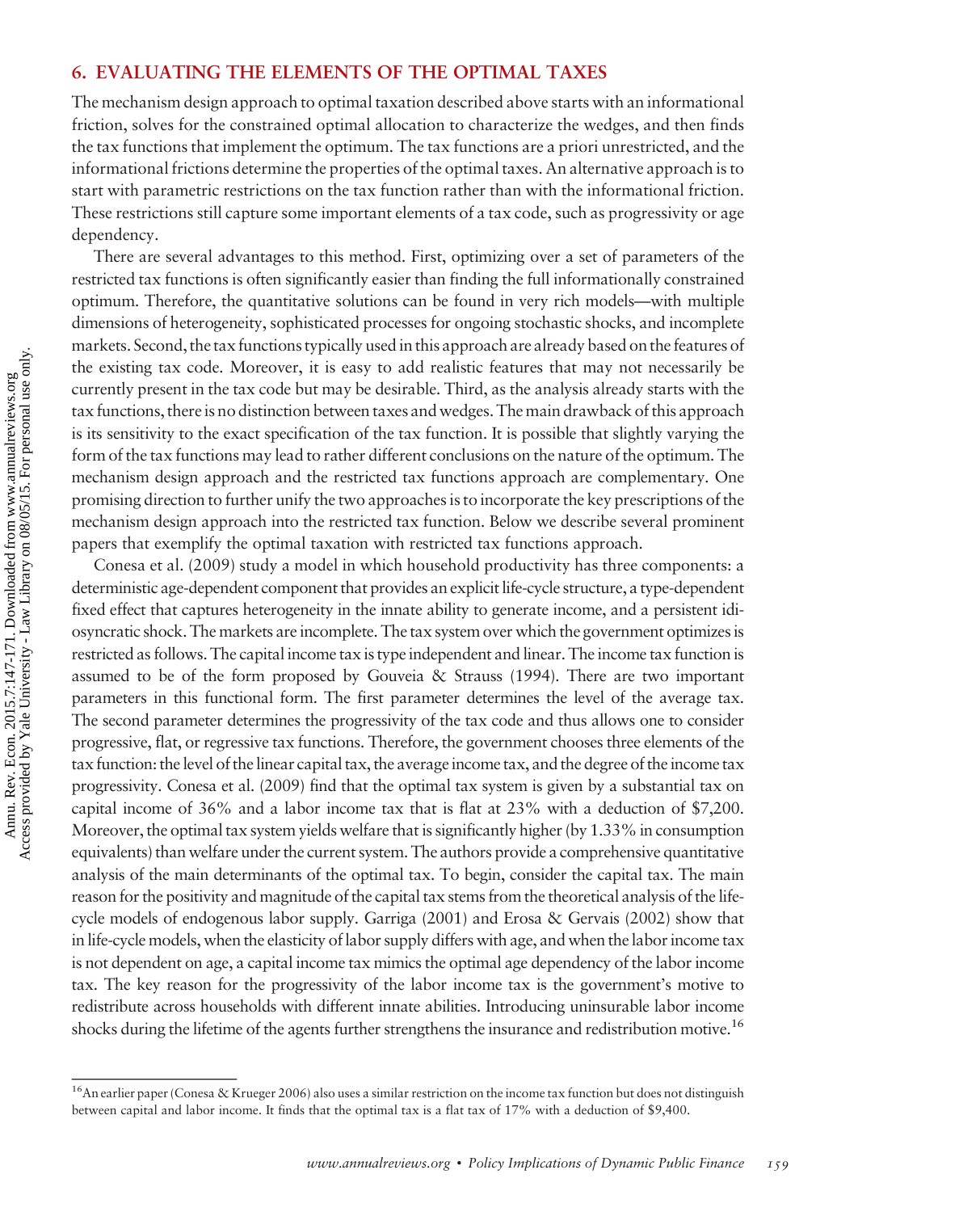Several papers further extend this work. Kitao (2010) shows that incorporating labordependent capital taxes can approximate optimal age-dependent taxation of both labor and capital income and improve on the prescriptions of the high proportional capital tax. This result is related to the prescriptions of the mechanism design approach for the optimality of joint conditioning of capital and labor income taxes and on the age dependency of the optimal tax system. Gervais (2012) provides further theoretical justifications of why progressivity in the tax system may mimic the optimal age dependency of the optimal tax. Peterman (2013) considers an extension in which the elasticity of the labor supply is constant and the government is allowed to tax accidental bequests at a separate rate from ordinary capital income. He finds that these considerations imply a lower optimal tax on capital and lower welfare gains of the optimal restricted tax system.

Heathcote et al. (2014b) study a perpetual youth model in which households face idiosyncratic labor market shocks of two types, privately insurable and uninsurable shocks. There is also ex ante heterogeneity of two types: learning ability and disutility of work effort. The government policy is restricted to a nonlinear income tax system that provides social insurance and finances public goods. There are two parameters of the function that can be chosen: the progressivity of the system and the level of output devoted to public goods. The key result that the authors derive is the closedform solution for the optimal welfare that allows them to clearly understand how various parameters affect the degree of optimal progressivity. They find that a utilitarian government would choose less progressivity than in the current US tax system, and the gains of switching to the optimum are on the order of 0.5% of aggregate consumption. The main role in the lower progressivity is played by the endogenous labor supply, endogenous skill investment, and the externality related to public goods.

Fukushima (2010) and Heathcote & Tsujima (2014) come closest to the aim of bridging the gap between the mechanism design approach and the approach using restricted instruments. Fukushima (2010) studies two lessons from the dynamic mechanism approach to taxation: (*a*) nonseparability in current labor and asset income with negative cross-partial derivatives and  $(b)$ the history dependence of optimal taxes. He replaces Conesa et al.'s (2009) optimal flat tax with an optimal nonlinear tax that is allowed to be arbitrarily age and history dependent and finds a welfare gain on the order of a 10% increase in consumption for every household. This gain mostly comes from higher per capita consumption and shorter per capita hours, as well as a shift of labor supply toward productive households, which increases aggregate productivity. This result indicates that the gains of considering more sophisticated tax functions may be large. Heathcote  $\&$ Tsujima (2014) study an environment in which groups of individuals can insure the shocks among themselves in addition to available private insurance, and the planner can tax the income of the families. The mechanism design problem then becomes a static problem as the stochastic shocks are insured within the families. The authors solve for the constrained optimum and explore whether parametric tax functions can come close to achieving those allocations.

The discussion here illustrates the costs and benefits of the restricted tax functions approach. On the one hand, the limited number of parameters to optimize over allows researchers to consider very rich models of both heterogeneity and household choices and derive closed-form expressions, as well as quantitative decompositions of the sources of the welfare gains and the determinants of the optimal taxes. On the other hand, the set of tax functions considered is limited, which potentially leaves a large part of the welfare gains unexplored.

A different approach to analyzing the elements of the optimal taxes is to consider tax reforms. This approach lies between the fully optimal tax schedules and the models with the restricted tax functions. The primary goal of this approach is to find the effects of changing the tax system by incorporating various elements of the fully optimal system.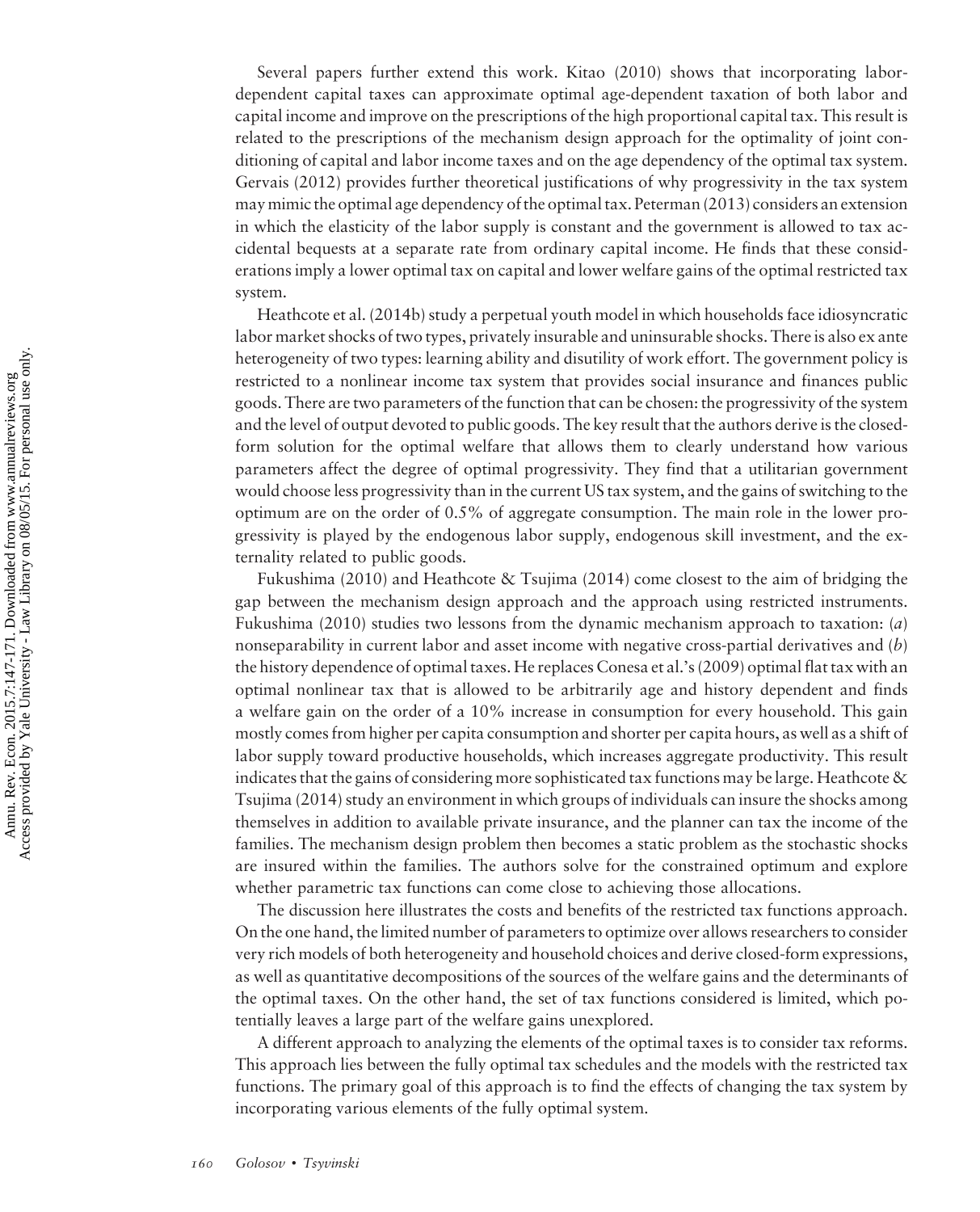Weinzierl (2011) considers the idea that age-dependent taxation, a relatively simple partial reform, could capture a large share of the gains that a fully optimal, history-dependent policy would yield. If the shape of the income-earning ability distribution varies with age, for instance, if it is more compressed when workers are young, tax schedules that depend on age can achieve desired redistribution more efficiently than age-independent taxes can. In addition, if young workers face constraints on borrowing against future earnings, age-dependent taxes can relax those borrowing constraints by shifting resources from older to younger workers. Quantitatively, Weinzierl's calibrated simulations suggest that age dependence could yield welfare gains equivalent to 1% of aggregate output, capturing more than 60% of the gains from the fully optimal, history-dependent policy. Referencing this research and earlier, related work by Kremer (2002) in their chapter for The Mirrlees Review, Banks & Diamond (2010) cite age dependence as one of the most promising near-term reforms of tax policy.

Golosov et al. (2014) propose a general method to analyze tax reforms in dynamic settings. They study a dynamic model in which individuals' characteristics evolve deterministically over their lifetimes. Instead of solving for a constrained optimal problem and then backing out the implied optimal taxes  $T_t(y_t, k_t; y^{t-1})$  that decentralize the optimum, they develop a method to optimize with respect to the tax function  $T_t$  directly. This method builds on the perturbation ideas that Piketty (1997) and Saez (2001) apply to a static economy. The advantage of the optimization with respect to  $T_t$  is that it is possible to impose restrictions a priori on the type of taxes that are available to the government and find the optimum within that class. Another advantage of this approach is that it allows the authors to evaluate gains from local tax reforms, such as introducing some amount of history dependence or increasing progressivity in some part of the tax code. Those gains are expressed in terms of parameters that can be estimated in the data, such as the elasticities of labor and savings and multivariate hazard rates.

#### 7. OTHER APPLICATIONS

Our discussion so far has focused on optimal taxation in models that abstract from occupational choice, human capital, capital income risk, bequests, and many other important margins along which people make savings and labor decisions. In this section, we discuss recent literature that considers the policy implications of such decisions.

#### 7.1. Capital Income Risk and Taxation of Wealth

Most analyses discussed above are based on an environment in which the primary source of risk is to labor income. At the same time, a large literature on entrepreneurship emphasizes another source of risk, capital income risk, that is more pertinent to the issues of taxation of wealth. For example, Quadrini (2000) and Gentry & Hubbard (2004) show that of the top 5% of the wealthiest Americans, approximately 70% are business owners. Moreover, a significant proportion of the business owners' wealth is concentrated in their enterprises and hence is quite risky.

Here, we discuss two papers (Albanesi 2005 and Shourideh 2012) that focus on how entrepreneurial and capital income risks affect the prescriptions of the optimal taxation of wealth. Albanesi (2005) derives important results on the possibility of a negative intertemporal capital wedge for entrepreneurs and on the implementation of the optimal allocations under different market structures in an environment in which investment is observable. Shourideh (2012) derives results on the progressivity of taxation of various forms of investment in an environment in which investment is unobservable. Both papers highlight the importance of carefully considering the source of investment in deriving prescriptions for optimal taxation in environments with capital income risk.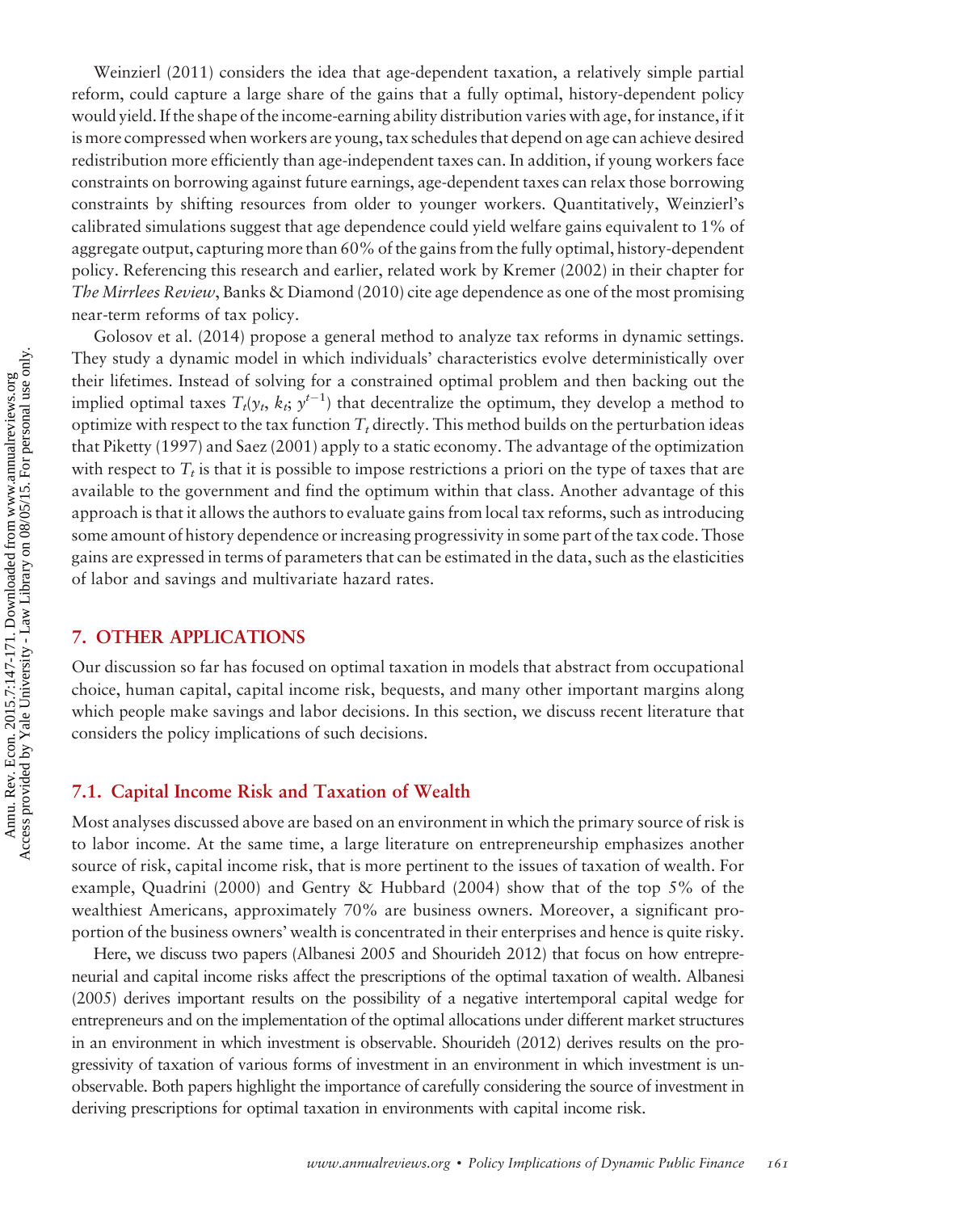Albanesi (2005) considers a model in which an entrepreneur exerts effort that determines the stochastic returns on investment. The effort is private information, but investment is observable. In this environment, there is a usual intertemporal investment wedge that is positive, as in Golosov et al. (2003). This wedge captures the incentive effects of increasing holdings of a risk-free asset with the return equal to the expected return to entrepreneurial capital. However, in addition to this aggregate wedge, there is also an individual entrepreneur's intertemporal wedge, which is the difference between the individual marginal benefit of increasing capital by one unit and the individual marginal cost. The key insight is that idiosyncratic returns to capital, which depend on entrepreneurial effort, differ from aggregate capital returns. Whereas the aggregate wedge is always positive, the individual wedge may be negative. The intuition behind this result is as follows. There are two effects of increasing entrepreneurial capital. The first effect is the adverse effect of additional capital providing more insurance and hence worsening incentives and decreasing effort. The second effect stems from a positive dependence of expected returns on entrepreneurial effort. When the second effect dominates, the resulting individual wedge is negative. This characterization of the optimal allocations shows an important issue that the capital taxes on entrepreneurs should carefully distinguish between the purpose of investment. If an entrepreneur accumulates financial investment such as a risk-free bond, then the positive aggregate wedge implies that it should be taxed. If the entrepreneur increases capital allocated to business, then the possibility of the negative individual wedge implies that this investment may be subsidized. The paper further explores the implementation of the optimal allocation under different market structures and shows that the differential asset taxation is optimal.

Shourideh (2012) considers a model in which there are two frictions: The returns on investment are private, and the investment itself is private as it can be diverted from productive capital to other assets. The main conclusion of the paper is that the taxes on various forms of investment, either an entrepreneurial investment or a financial investment, should be progressive. Consider a model in which production technology is constant returns to scale, and the return on investment consists of two components: heterogeneous entrepreneurial skill and unobservable idiosyncratic shocks. When there are no frictions—if the agent types, shocks, consumption, and investment are observable—the planner optimally allocates all investment to the most productive agent. Moreover, the utilitarian planner redistributes across entrepreneurial types and also provides full insurance against the investment return shocks. However, this allocation is not incentive compatible. For example, the agent with the highest entrepreneurial skill has no incentive to invest as his or her consumption does not depend on the amount of investment. Consider, in contrast, an economy with two informational frictions: Consumption and investment of the agent, as well as the investment returns, are unobservable. The income—the product of investment, entrepreneurial skill, and investment shocks—is observable. For simplicity, assume that the entrepreneurial types are also observable; most of the results carry over to the case of unobservable types. Suppose that in addition to investing in this risky project (inside savings), an entrepreneur can also invest in a riskfree asset (outside investment). The main question is how the informational frictions determine the distortions that the planner optimally imposes on these two types of savings. Consider first the outside savings. The trade-off from the point of view of the planner is as follows. As in the frictionless case, the planner wants to allocate investment to the most productive agent. However, because of the unobservability of investment, there is a cost that increases with the amount invested—given that full insurance is not possible, higher investment implies higher riskiness of consumption. In other words, more productive agents face higher risk. Suppose that there are no taxes on the outside savings. The more productive agents want to self-insure and hence invest more in the risk-free bond. This outside investment worsens incentives to invest—the planner then should impose progressive taxes on the outside investment. The intuition behind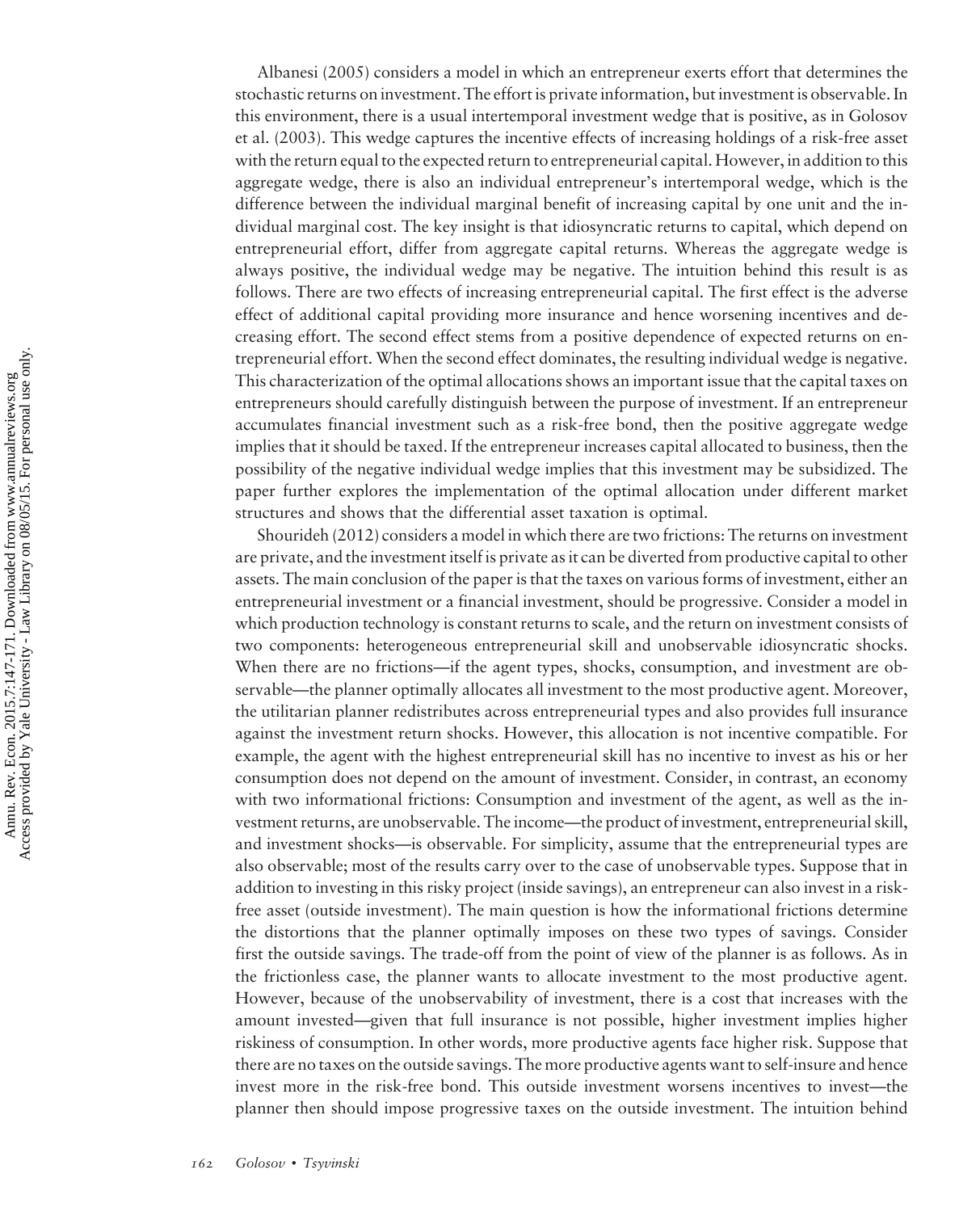taxing the inside savings is more involved. On the one hand, the more productive agents face a higher degree of consumption risk, and this implies a force for regressive taxes. On the other hand, the more productive agents invest more and therefore have higher income—a redistributive planner then wants to impose a progressive tax. Shourideh (2012) shows that in numerical simulations, the first force dominates, and the taxes on the inside savings are also progressive.

Several other papers study the optimal taxation of entrepreneurs. Scheuer (2013) analyzes a tractable multidimensional private information problem in which agents differ in their costs of setting up a firm and in their skill. He derives the results on the optimal nonlinear taxation of profits and labor income in this private information economy with endogenous firm formation. Panousi & Reis (2012) study the optimal taxation of capital in a model with uninsurable idiosyncratic investment risk. They combine elements of both Mirrlees and Ramsey frameworks and consider an affine tax system. Choi (2012) studies capital structure and the choice of debt versus equity in an optimal taxation framework.

Despite the important theoretical progress described here, the literature on optimal Mirrleesean taxation of entrepreneurs is still in relatively early stages. One promising direction is to move from stylized predictions in theoretical models to more quantitative studies that bring to the forefront a variety of empirical facts on entrepreneurship. This is similar in spirit to the evolution of the models described in Section 4 that moved from theory to quantitative implications and policy predictions. Such evolution will also bring the optimal taxation literature described here closer to the more classic public finance issues on this topic, such as Gentry & Hubbard (2000) and Cullen & Gordon (2007).

#### 7.2. Human Capital

The most commonly analyzed shocks in the dynamic mechanism design models of optimal taxation are those to the agents' skills. An important question involves how to characterize implications for policy in the environments in which these skills are endogenously determined by human capital investment.

It is useful to separate the literature into three dimensions. The first two are models of either observable or unobservable human capital accumulation. The third includes models focusing on optimal education policies.<sup>17</sup>

We start the discussion with models of observable human capital accumulation. Bohacek & Kapicka (2008) study a model of human capital accumulation in which the individual skill is unobservable and is constant over time. Because the skill does not change over time, the informational friction reduces the model to an essentially static setting, and the dynamics comes from the accumulation of observable human capital. If there are no informational frictions and individual ability is observable, it is optimal for the allocations to satisfy two conditions. The first is that the marginal rate of substitution between consumption and leisure is equated to the wage rate. The second is that the Euler equation for human capital investment is undistorted. The unobservability of agents'skills in the absence of human capital introduces a (static) distortion between the marginal rate of substitution of consumption and leisure and the wage. The question is how this distortion interacts with human capital accumulation. Because there is a distortion in the labor choice, labor is lower than in the unconstrained optimum. If human capital accumulation is undistorted and the Euler equation is satisfied, then schooling is also distorted downward

 $17$ We also note several other papers that build on earlier studies of taxation with endogenous human capital (Bovenberg  $\&$ Jacobs 2005, 2011; da Costa & Maestri 2007; Anderberg 2009).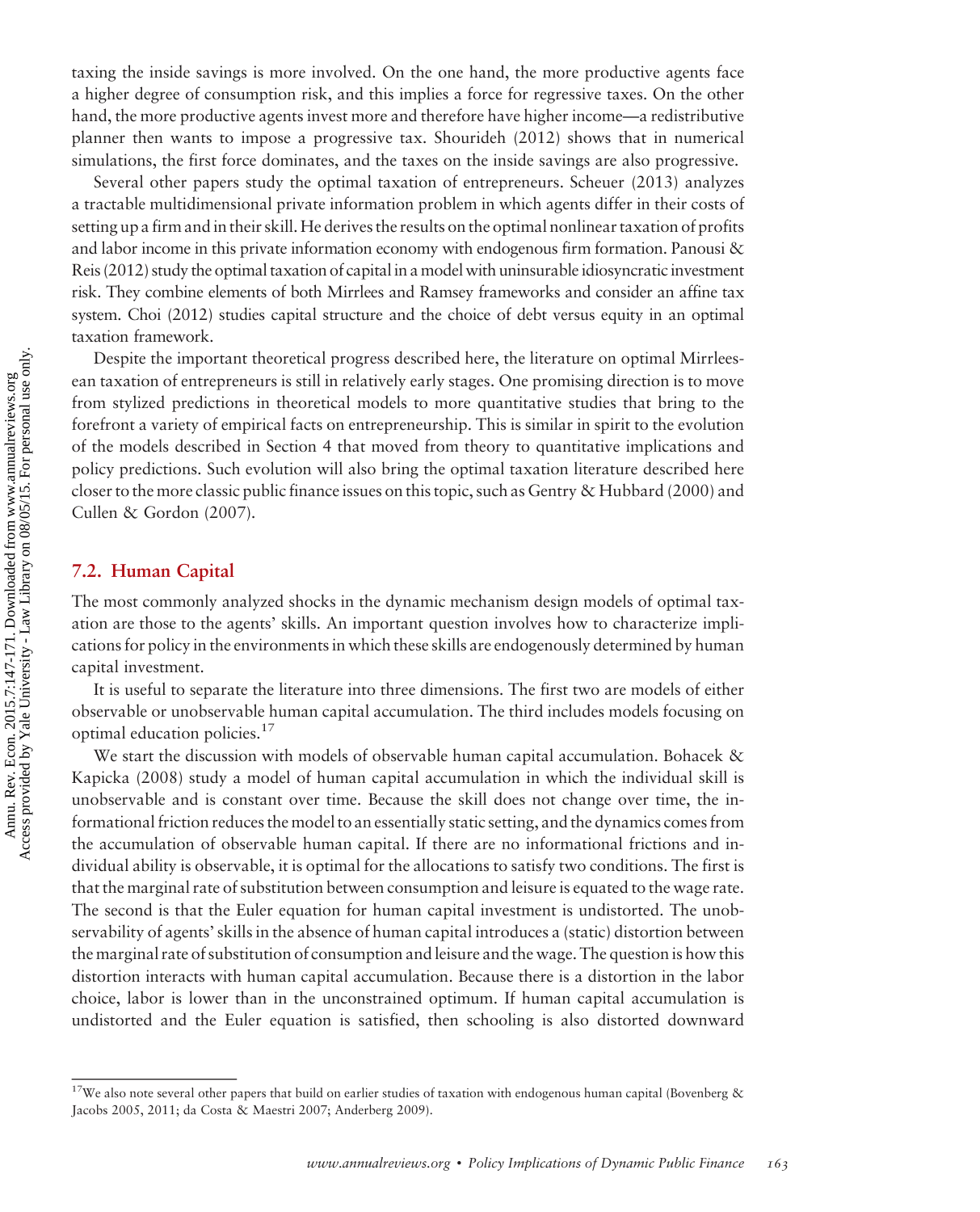compared to the undistorted optimum. The trade-off that the planner faces is whether to subsidize human capital at the expense of introducing an additional distortion in the labor choice. Bohacek & Kapicka (2008) show that human capital should be subsidized as long as it is optimal to increase over time the agent's labor supply relative to schooling. We return to the issues of implementation of the optimum with education subsidies below.

Kapicka & Neira (2012) study a two-period model in which the ability is constant over time and the learning effort is unobservable and yields a stochastic (risky) human capital accumulation. The model is conceptually similar to that of Shourideh (2012) discussed in Section 7.1. The difference, however, is that the unobservability of investment in Shourideh (2012) necessarily implies the unobservability of consumption, which essentially adds another friction. In Kapicka & Neira (2012), consumption is observable, and a model is closer to a classic moral hazard model applied to human capital accumulation. They show that there exists a savings wedge similar to that described in Section 4 and that this wedge in turn implies an increasing expected labor wedge. Moreover, the gains of switching to the optimal system from the current US system are large and of the order of 8% of consumption.

The most comprehensive analysis of human capital in the mechanism design approach to optimal taxation is the work of Stantcheva (2014). She studies a dynamic life-cycle model of labor supply and risky human capital formation. The wage is a function of both stochastic, persistent, and exogenous ability and endogenous human capital. Human capital is acquired throughout the life cycle through monetary expenses and training time and is observable.<sup>18</sup> The informational friction is the private observability of the initial ability of agents and of the lifetime evolution of ability. The main result is the characterization of the implicit subsidy to human capital and a decomposition of the key forces determining it. The first force is to counterbalance the distortions to human capital from implicit income and savings taxes. The second is to indirectly stimulate labor supply by increasing the wage (i.e., the returns to labor). The third is to redistribute, taking into account the differential effect of human capital on the pretax income of high- and low-ability people. When the wage elasticity with respect to ability is decreasing in human capital, human capital has a positive redistributive effect on after-tax income and a positive insurance value. It is then optimal to subsidize human capital expenses beyond simply insuring a neutral tax system with respect to human capital expenses.

The second strand of papers deals with the environments in which human capital investment is unobservable. These models are more difficult to analyze as they essentially add another friction, making consumption unobservable. In an early paper, Kapicka (2006) studies an environment in which an individual's productivity does not change over time, human capital is unobservable, and the government is restricted to the use of taxes that depend only on current income. This restriction is in the spirit of the models we discussed in Section 6. However, beyond the restriction of the absence of history independence, the taxes are otherwise unconstrained. He shows that the unobservability of human capital tends to decrease the labor wedge. Kapicka (2015) provides a more comprehensive model in which skills do not change over time, and human capital accumulation is unobservable. The key insight is that unobservable human capital effectively makes preferences over labor, nonseparable across age. Then the analysis can be reduced to analyzing classic Diamond (1998) and Saez (2001) elasticity-based formulas. Kapicka (2015) further shows that the optimal marginal income taxes decrease with age and that the behavior of cross-Frisch elasticities is essential in explaining the decline (see also Grochulski & Piskorski 2010 for a model of unobservable human capital accumulation).

<sup>&</sup>lt;sup>18</sup>Stantcheva (2014) also extends the results to unobservable human capital accumulation.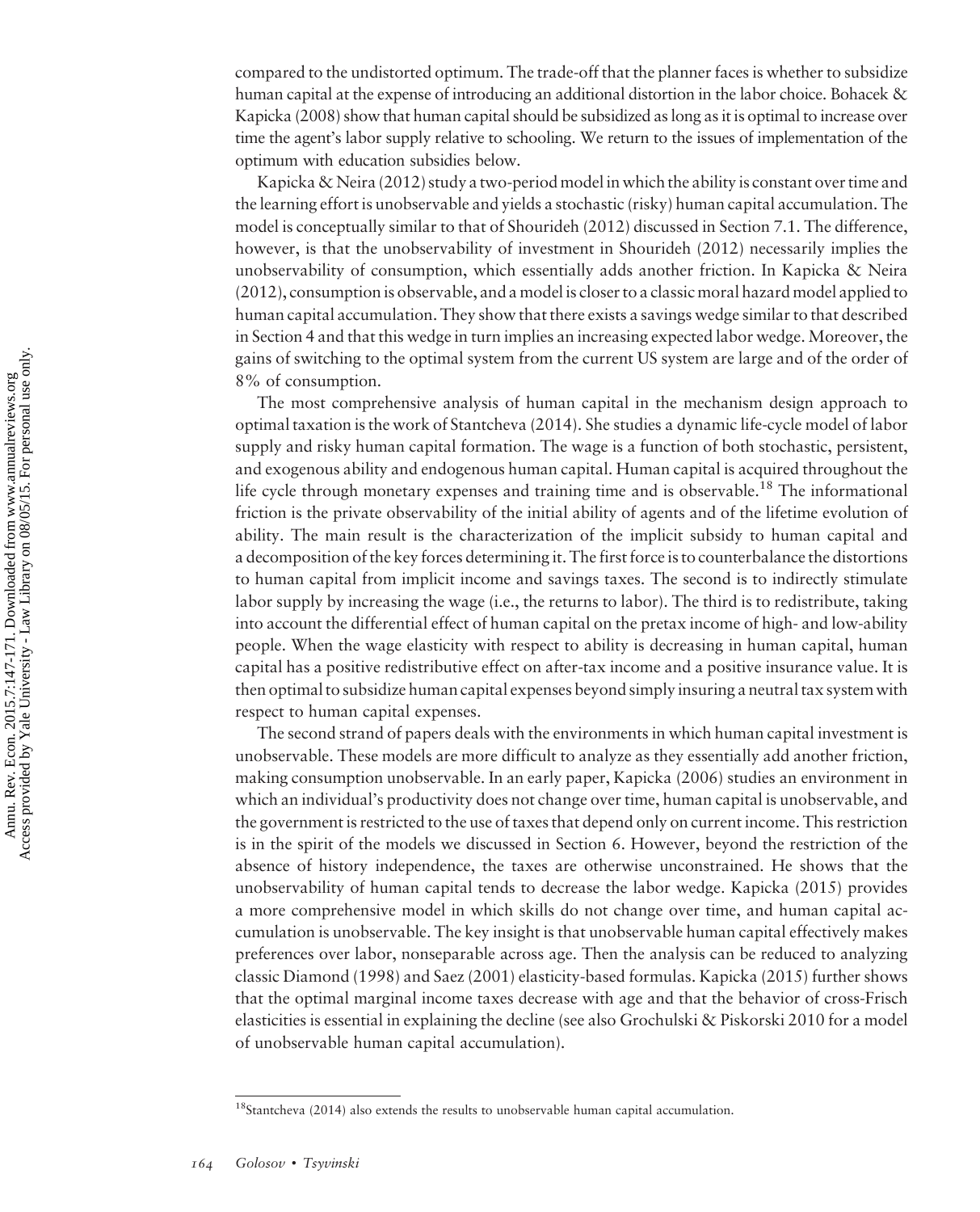Finally, we consider the issue of optimal education policies. The implementation of the optimal allocations in Bohacek & Kapicka (2008) and Stantcheva (2014) has direct policy relevance. The positive human capital wedge in Bohacek & Kapicka (2008) can be implemented with positive marginal schooling subsidies. The simulations of the welfare gains of implementing the optimal schooling subsidies compared to the system with a flat income yield a significant income gain, on the order of 8–9% of consumption. The implementation in Stantcheva (2014) is more involved as the model is stochastic. She shows two ways of implementing the constrained efficient allocations: income-contingent loans and a deferred deductibility system. In the deferred deductibility scheme, only part of the current investment in human capital can be deducted from current taxable income. The remainder is deducted from future taxable income to account for the risk and nonlinearity of the tax schedule. The deduction schemes for higher education expenses are rather common but are usually contemporaneous to the expense. The income-contingent loans proposed to implement the optimum are, however, rather different from the existing programs as the optimal loan repayment schedules are contingent on the past history of earnings and human capital investments. Most importantly, the income-contingent loans observed in practice focus almost exclusively on the downside, so that repayments can be deferred or forgiven in times of economic hardship. The optimal scheme is also focused on the upside, with repayments potentially increasing after a good history of earnings.

A sequence of papers by Findeisen & Sachs focuses specifically on education policies. Findeisen & Sachs (2012) study optimal education and tax policies in a heterogeneous agents model with idiosyncratic uncertainty. They show that optimal allocations can be decentralized by a combination of income taxes and student loans that come with income-contingent repayment. Their quantitative exploration reveals that the optimal loan repayment is increasing in income. Furthermore, they find significant welfare gains from the income contingency of loan repayment. Addressing the issue of time consistency, Findeisen & Sachs (2014b) analyze optimal education subsidies for the case in which the government lacks commitment. Once human capital investment is sunk, the government is tempted to make the income tax code more progressive than announced. This creates an additional rationale to distort the education margin. Because the government anticipates its temptation to increase income taxes, it makes education subsidies more progressive. The reason is that this implies a lower degree of inequality in human capital and therefore mitigates the incentives to increase taxes. From a more applied and quantitative point of view, Findeisen & Sachs (2014a) study the design of college subsidies and income taxes within a life-cycle model in which individuals differ among multiple dimensions of heterogeneity. In a carefully conducted quantitative exploration, they find that a universal increase in college subsidies or grants is to a large degree self-financing via higher tax revenue in the future. Targeting such a grant increase to students from low-income households even triggers an increase in future tax revenue that exceeds the costs of the grant increase. Concerning tax design, they find that the excess burden via the college channel is low as compared to the excess burden via the labor supply channel. Consequently, quantitative results for optimal income taxes are barely affected by the endogeneity of the college decision.

Finally, Krueger & Ludwig (2013) bridge the gap between the literature described here and the more standard quantitative analysis of the education subsidies. They use a restricted tax system approach. The government chooses the degree of progressivity (through a level of deduction in an otherwise linear income tax) and the level of the labor income tax, educational subsidies, and the amount of government debt. They quantitatively characterize the optimal mix of progressive income taxes and education subsidies in a large-scale overlapping generations model with endogenous human capital formation, borrowing constraints, income risk, intergenerational transmission of wealth and ability, and incomplete financial markets. Moreover, they also study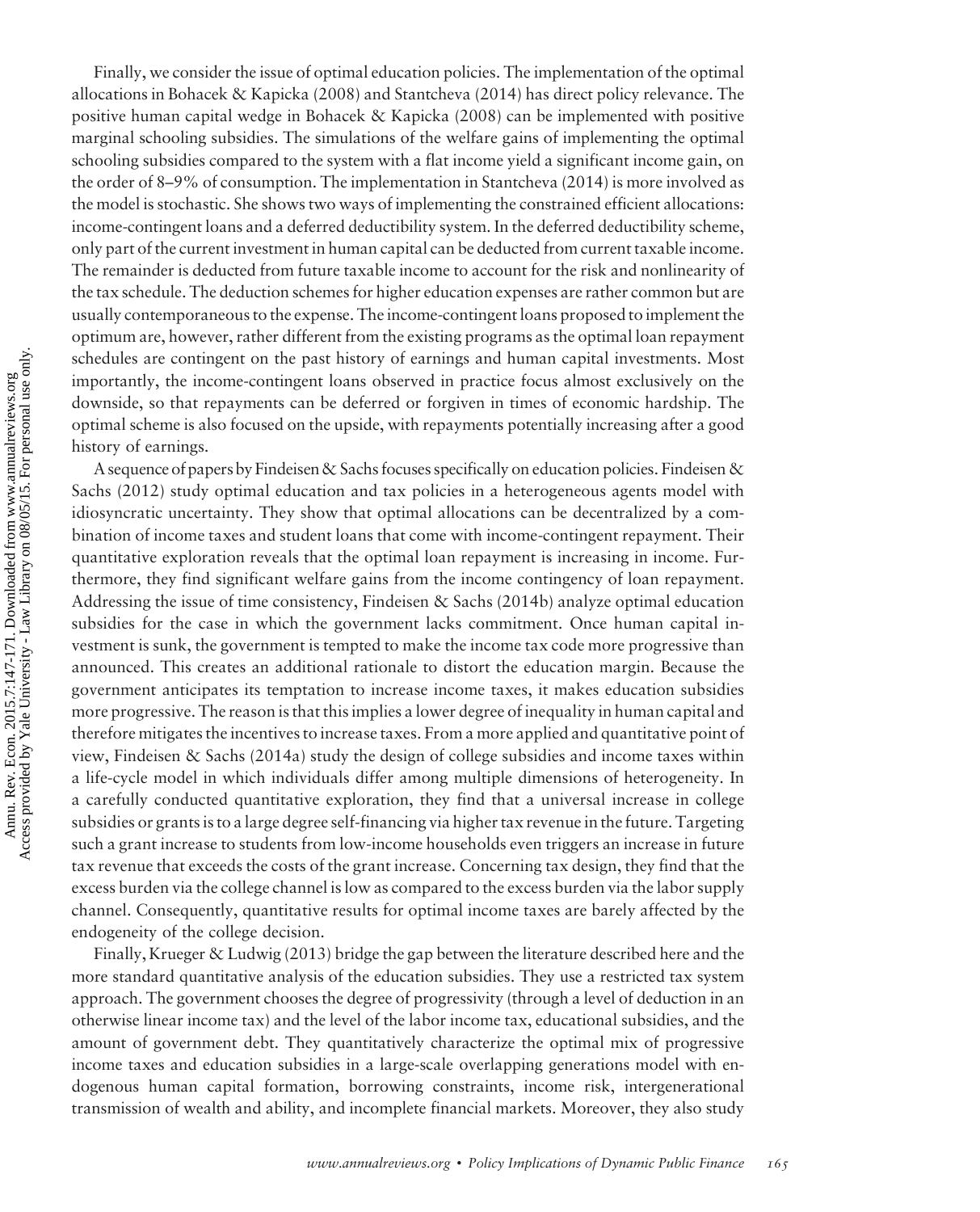the transition to the steady state. The main result is that the welfare-maximizing fiscal policy is characterized by a substantially progressive labor income tax code and a sizable subsidy for college education. Both the degree of tax progressivity and the education subsidy are larger than they are under the current US policy.

#### 7.3. Taxation of Bequests

An important policy question is how estate taxation should be designed. Farhi & Werning (2010) and Piketty & Saez (2013) are two recent contributions to this issue.

It is easiest to illustrate the intuition for Farhi & Werning's (2010) results through the twoperiod example they develop. Consider an economy with two generations: parents and children. The friction is the unobservability of the ability of the parents. The children do not work and only consume bequests. The parents' utility places a positive weight on children's utility. The key issue that determines the prescription for taxes is the nature of the social welfare function. Consider first the social welfare objective that maximizes the expected utility of the parents. In this case, the Atkinson & Stiglitz (1976) uniform commodity taxation result applies, and there is no need to distort the intertemporal choices of the parents. The estate tax is zero, and there is a nonlinear labor income tax on parents' income. Now, consider a social welfare criterion that places a positive weight on the utility of the second generation, the children. Farhi  $\&$  Werning (2010) show two stark results: that estate taxation should be progressive and that the marginal estate taxes should be negative so that all parents face a marginal subsidy on bequests. The intuition is best understood through an externality interpretation. One can think of the consumption of the children that the parents enjoy as a good that imposes a positive externality on the generation of the children. The externality is, however, not a function of consumption but rather a function of the utility of consumption. The externality is thus stronger for children with low consumption. Hence, the implicit subsidy that corrects this nonlinear externality should be progressive. The authors then show that the optimal allocation can be implemented with a simple nonlinear tax on bequests, levied separately from the income tax.<sup>19</sup> Farhi & Werning (2013a) further develop the theory of estate taxation and focus on the differences in the degree of altruism. They show that optimal estate taxes depend crucially on redistributive objectives. These range from zero taxes in an environment in which there is no direct weight placed on children under a proper normalization of utility, to subsidies when there is a positive weight on children's welfare, to taxes when there is a Rawlsian preference for the equality of opportunity for children.

Piketty & Saez (2013) consider a dynamic stochastic model in which there are two types of heterogeneity: in tastes for bequests and in labor productivities. They consider a restricted tax system that is linear or has two brackets. Their key contribution is to express the optimal tax formula in terms of estimable sufficient statistics, including behavioral elasticities, distributional parameters, and social preferences for redistribution. They show that the optimal tax rate is positive and quantitatively large if the elasticity is low, bequests are quantitatively large and highly concentrated, and society cares mostly about those receiving little inheritance. In contrast, the optimal tax rate can be negative when society cares mostly about inheritors. For the realistic parameters, the optimal inheritance tax rate is on the order of 50–60%, or even higher for top bequests. In summary, these papers deliver important policy-relevant predictions for estate taxation, concluding that the sign of the tax depends on the choice of the welfare function and on the heterogeneity of altruism.

 $19$ One implication of the Shourideh (2012) model is that the bequest taxes should be negative.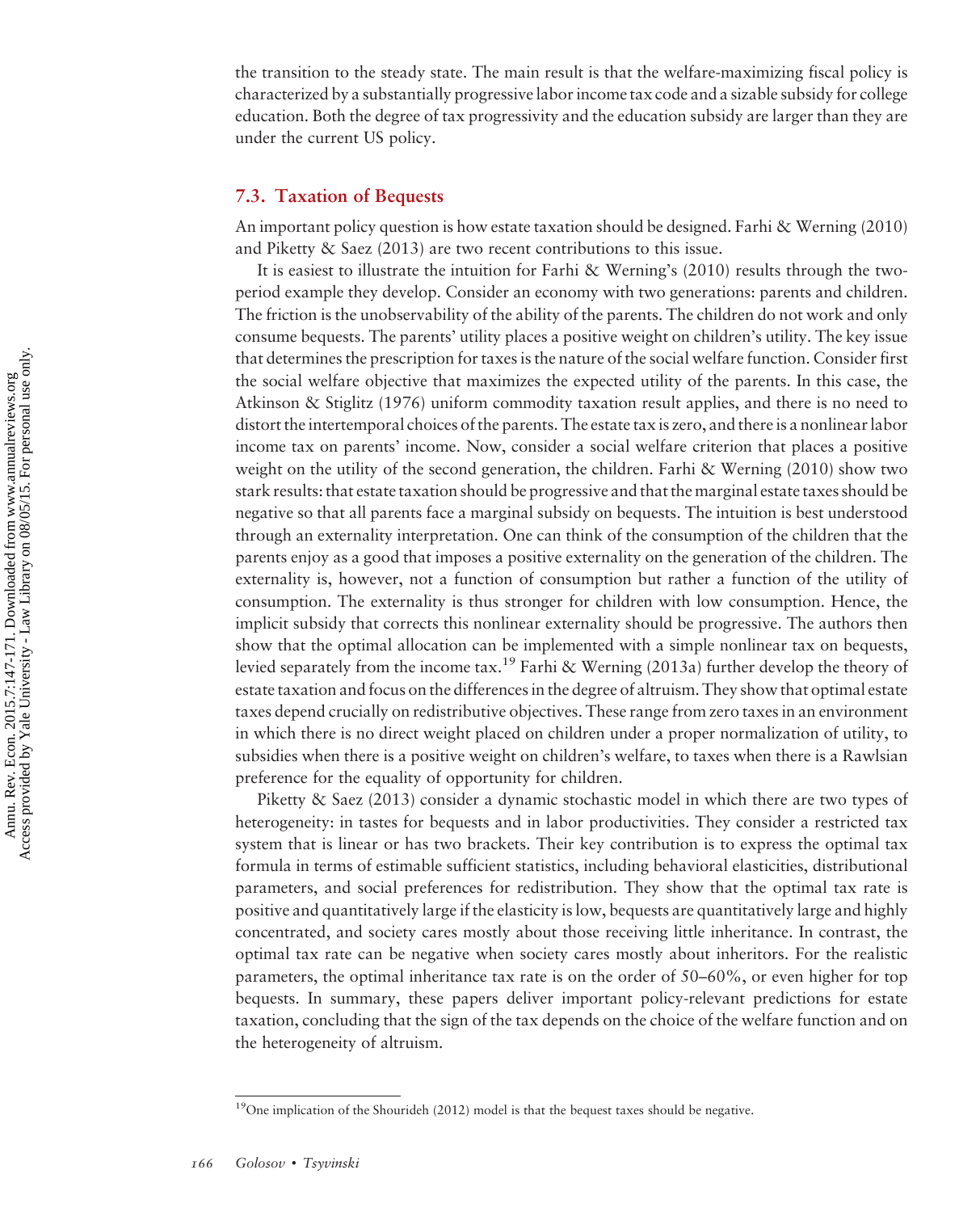#### 7.4. Design of Optimal Pension Systems

Designing optimal pension systems is another key area of optimal taxation. In this section, we discuss several examples of recent work on optimal pension systems, using both the restricted tax functions approach and the dynamic mechanism design approach.

Huggett & Parra (2010) analyze how well a stylized version of the US social insurance system provides social insurance. They first solve for the fully optimal incentive-constrained allocation in a model in which there are only permanent shocks. They find that the gains of switching from the current US pension system to the optimal are very large and on the order of 4% of consumption. Then they consider two reforms in which they change a restricted tax function in a model with idiosyncratic stochastic shocks. First, Huggett & Parra (2010) consider an optimal reform of the social security benefit function, which is chosen in the class of piecewise-linear functions of average past earnings without changing the social security tax rate or the income tax system. This reform leads to almost no welfare gain in the permanent-shock model. In the model with stochastic shocks, the best benefit function leads to gains worth a 1.15% increase in consumption. The second reform is to eliminate the social insurance system and replace it with an optimal tax on the present value of earnings. An optimal present-value tax chosen within a class of increasing step functions achieves a welfare gain of 3.95% of consumption in the permanent-shock model—nearly all of the maximum possible welfare gain. However, in the full model, this optimal reform leads to no welfare gain.<sup>20</sup>

We now turn to the analysis of pension systems within the mechanism design approach. The work on optimal disability insurance (Golosov & Tsyvinski 2006) can also be thought of as understanding some elements of the optimal pension system that address permanent shocks. $^{21}$  The main insights discussed above are that this insurance should feature asset testing and the transfers should be conditioned on the wealth of the agents. The most comprehensive study of the issue is by Shourideh & Troshkin (2013). They study a life-cycle environment with both intensive and extensive labor margins. The key tension in their environment is between the redistribution and provision of incentives: Although it may be more efficient to have highly productive individuals work more and retire older, earlier retirement may be needed to give them incentives to fully realize their productivity while they work. The authors show that efficient retirement ages must increase in productivity and implement the optimal allocations with pension benefits that not only depend on the age of retirement, but are designed to be actuarially unfair. In a calibrated model, they find that it is optimal for the most productive workers to retire later than they do in the data and to retire older than their less productive peers, in contrast to the pattern observed in the data. They find significant welfare gains from switching to the optimal system, ranging from 1% to 5% of consumption. The key message of their paper is that distorting individual retirement decisions provides a powerful policy tool to undo incentives to retire earlier that are imbedded in any labor income tax.

Hosseini (2015) studies the role of social security in providing insurance when there is adverse selection in the annuity market in a life-cycle model in which individuals have private information about their mortality. The key additional friction is that contracts are nonexclusive and insurers cannot observe individuals'trades. These two informational frictions, unobservability of types and trades, lead the equilibrium price of annuities to be higher than the overall actuarially fair value of their payment. Hosseini develops a sophisticated quantitative analysis that uses data on subjective survival probabilities in the Health and Retirement Study, calibrates the model, and matches the key facts on the

<sup>&</sup>lt;sup>20</sup>Golosov et al. (2013b) extend Huggett & Parra's (2010) model to one with both extensive and intensive margins.

 $21$ We also briefly mention a related literature that deals with designing sophisticated welfare systems, such as Pavoni & Violante (2007).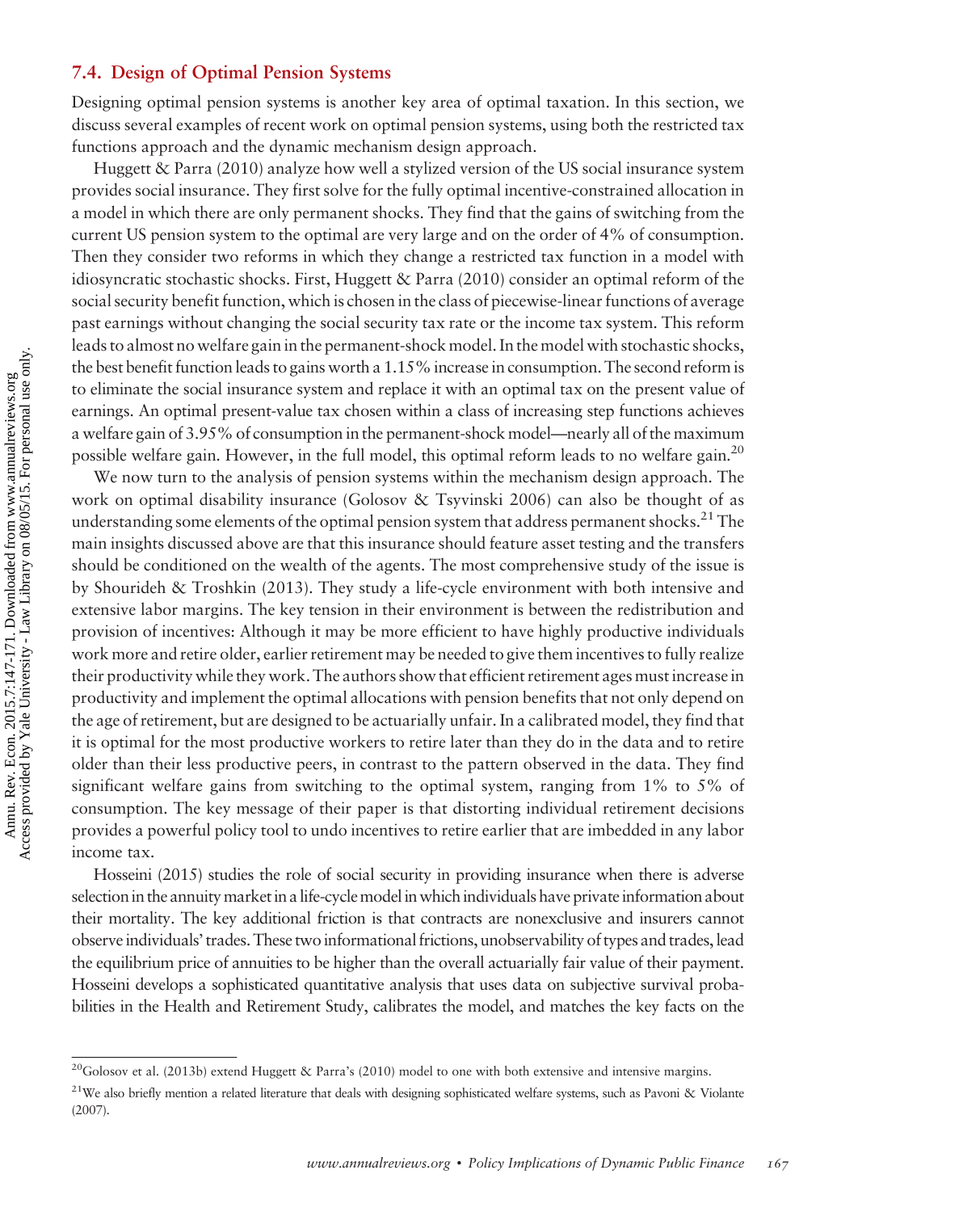average replacement ratio of benefits and the average fraction of retirement wealth that is annuitized outside social security. The quantitative results show that social security can improve welfare ex ante, but the welfare gains are small. One reason for this is that the gains to low-mortality individuals are small owing to high annuity prices in the presence of social security. Social security leads to a crowding effect, which reduces the annuity demand by high-mortality types. This leads to more severe adverse selection in the private annuity market and a high premium. The crowding-out effect is related to the work on endogenous insurance in the dynamic optimal taxation models (Golosov & Tsyvinski 2007) and in the models with endogenously incomplete markets (Krueger & Perri 2011).

#### 8. CONCLUSION

The dynamic public finance literature achieved significant progress in a relatively short period of time.What started as an abstract optimal dynamic contracting framework now has become an active research agenda that delivers theoretical, quantitative, and empirical results that are increasingly relevant to policy. An important development is the convergence between two approaches on optimal dynamic taxation: the dynamic mechanism design approach and the approach using sophisticated parametrically restricted tax functions. The dynamic mechanism design approach is moving in a direction of using increasingly rich and empirically motivated environments, delivering quantitative analysis that is increasingly policy relevant. The approach using the parametrically restricted tax functions is moving in a direction that incorporates increasingly more sophisticated taxes that are often motivated by the theoretical and quantitative findings of the dynamic mechanism design approach. One area of research that we hope will bring these approaches even closer together is the analysis of sophisticated tax reforms, attempted in Golosov et al. (2014).

We now briefly outline several other important strands of research that we omitted owing to space limitations. An active research agenda involves optimal unemployment insurance with a variety of frictions (Werning 2002; Shimer & Werning 2007, 2008; Chetty 2008; Pavoni 2009; Golosov et al. 2013a). Several recent papers study the design of sophisticated welfare policies in the context of labor markets (Pavoni & Violante 2007), disability insurance (Low & Pistaferri 2010), and the interaction of unemployment and disability insurance (Kitao 2013). Rothschild & Scheuer (2013, 2014) study the effect of taxation on occupational choice, Blundell & Shephard (2012) and Kleven et al. (2009) analyze taxation with more realistic family structure, and Golosov et al. (2013d) examine optimal taxation with multiple dimensions of unobservable heterogeneity.

#### DISCLOSURE STATEMENT

The authors are not aware of any affiliations, memberships, funding, or financial holdings that might be perceived as affecting the objectivity of this review.

#### ACKNOWLEDGMENTS

The authors thank the NSF for financial support. They also thank Maxim Troshkin and Gianluca Violante for helpful comments and Karen Lou, Kelley Lou, and Pedro Olea for assistance in preparing this manuscript.

#### LITERATURE CITED

Albanesi S. 2005. Optimal taxation of entrepreneurial capital with private information.Work. Pap., Columbia Univ., New York

Albanesi S, Sleet C. 2006. Dynamic optimal taxation with private information. Rev. Econ. Stud. 73:1–30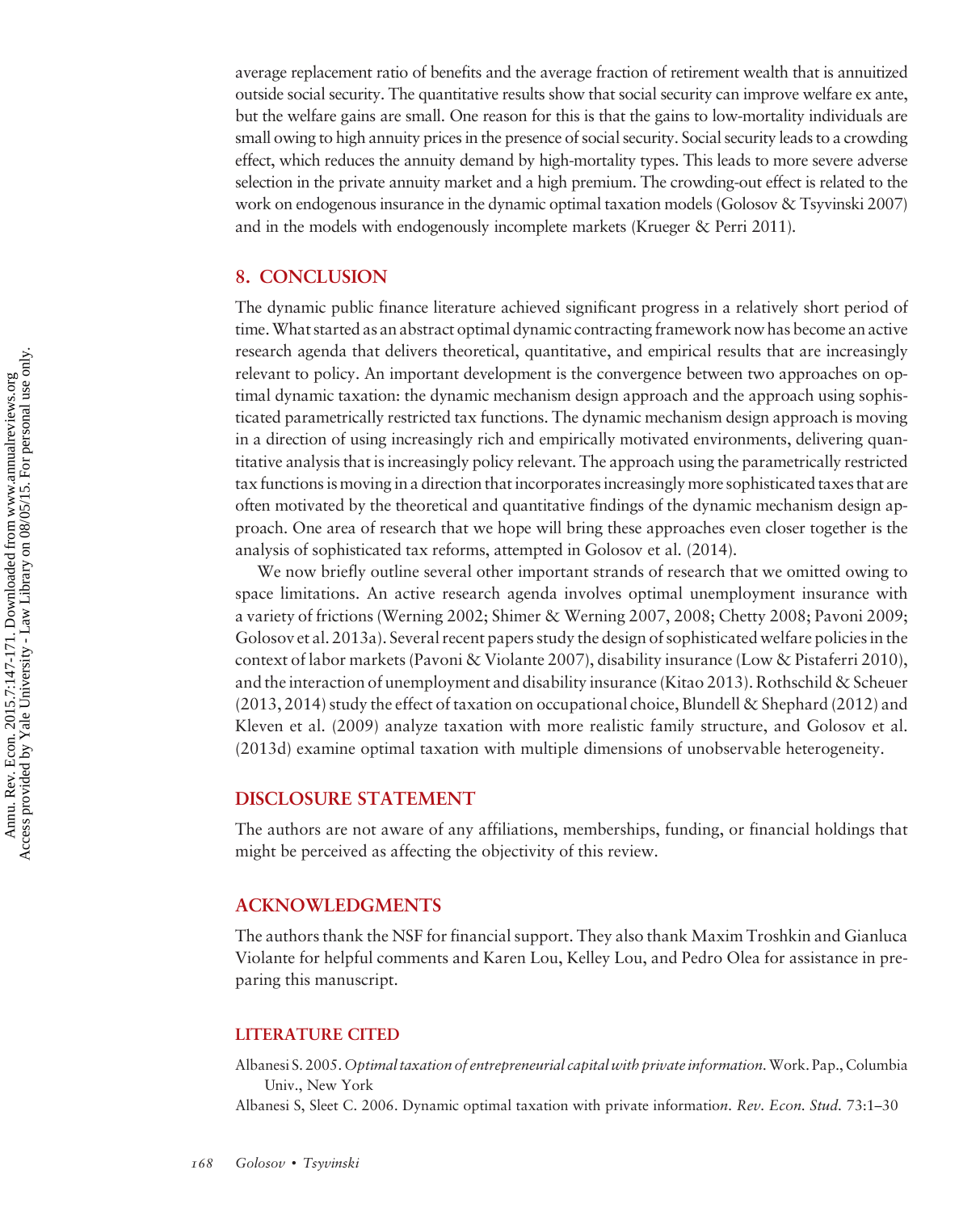- Ales L, Maziero P. 2009. Accounting for private information. Work. Pap., Finance Dep., Wharton Sch., Univ. Pennsylvania, Philadelphia
- Alesina A, Ichino A, Karabarbounis L. 2011. Gender-based taxation and the division of family chores. Am. Econ. J. Econ. Policy 3(2):1–40
- Anderberg D. 2009. Optimal policy and the risk properties of human capital reconsidered. J. Public Econ. 93:1017–26

Atkeson A, Lucas RE. 1992. On efficient distribution with private information. Rev. Econ. Stud. 59:427–53

Atkinson AB, Stiglitz JE. 1976. The design of tax structure: direct versus indirect taxation. *J. Public Econ.* 6:55–75

Banks J, Diamond P. 2010. The base for direct taxation. In Dimensions of Tax Design: The Mirrlees Review,

ed. J Mirrlees, S Adam, T Besley, R Blundell, S Bond, et al., pp. 548–648. New York: Oxford Univ. Press Blundell R, Pistaferri L, Preston I. 2008. Consumption inequality and partial insurance. Am. Econ. Rev. 98:1887–921

Blundell R, Pistaferri L, Saporta-Eksten I. 2012. Consumption inequality and family labor supply. NBER Work. Pap. 18445

Blundell R, Shephard A. 2012. Optimal taxation in an empirical life-cycle model of labor supply. Work. Pap., Dep. Econ., Univ. Pennsylvania, Philadelphia

Bohacek R, Kapicka M. 2008. Optimal human capital policies. J. Monet. Econ. 55:1–16

Bovenberg L, Jacobs B. 2005. Redistribution and education subsidies are Siamese twins. J. Public Econ. 89:2005–35

Bovenberg L, Jacobs B. 2011. Optimal taxation of human capital and the earnings function. J. Public Econ. Theory 13:957–71

Brett C, Weymark J. 2014. Citizen candidates and voting over incentive-compatible nonlinear income tax schedules. Work. Pap., Vanderbilt Univ., Nashville

Chetty R. 2008. Moral hazard versus liquidity and optimal unemployment insurance. J. Polit. Econ. 116:173–234

Choi KJ. 2012. Mirrlees meets Modigliani-Miller: double taxation and capital structure. Work. Pap., Univ. Calgary

Conesa JC, Kitao S, Krueger D. 2009. Taxing capital? Not a bad idea after all! Am. Econ. Rev. 99:25–48

Conesa JC, Krueger D. 2006. On the optimal progressivity of the income tax code. J. Monet. Econ. 53:1425–50

- Congr. Budg. Off. 2005. Effective marginal tax rates on labor income. CBO Pap., Congr. Budg. Off., Washington, DC
- Cullen JB, Gordon RH. 2007. Taxes and entrepreneurial risk-taking: theory and evidence for the US. J. Public Econ. 91:1479–505
- da Costa CE, Maestri LJ. 2007. The risk properties of human capital and the design of government policies. Eur. Econ. Rev. 51:695–713

Deaton A, Paxson C. 1994. Intertemporal choice and inequality. J. Polit. Econ. 102:437–67

Diamond P. 1998. Optimal income taxation: an example with a U-shaped pattern of optimal marginal tax rates. Am. Econ. Rev. 88:83–95

Erosa A, Gervais M. 2002. Optimal taxation in life-cycle economies. J. Econ. Theory 105:338–69

Farhi E, Golosov M, Tsyvinski A. 2009. A theory of liquidity and regulation of financial intermediation. Rev. Econ. Stud. 76:973–92

Farhi E, Werning I. 2010. Progressive estate taxation. Q. J. Econ. 125:635–73

Farhi E, Werning I. 2012. Quantitative explorations of the inverse Euler equation.J. Polit. Econ. 120:398–445

Farhi E, Werning I. 2013a. Estate taxation with altruism heterogeneity. Am. Econ. Rev. 103:489–95

Farhi E, Werning I. 2013b. Insurance and taxation over the life cycle. Rev. Econ. Stud. 80:596–635

Fernandes A, Phelan C. 2000. A recursive formulation for repeated agency with history dependence. J. Econ. Theory 91:223–47

Findeisen S, Sachs D. 2012. Education and optimal dynamic taxation: the role of income-contingent student loans. Work. Pap., Univ. Cologne

Findeisen S, Sachs D. 2014a. Designing efficient education and tax policies. Work. Pap., Univ. Cologne

Findeisen S, Sachs D. 2014b. Education policies and taxation without commitment. Work. Pap., CRM Univ. Cologne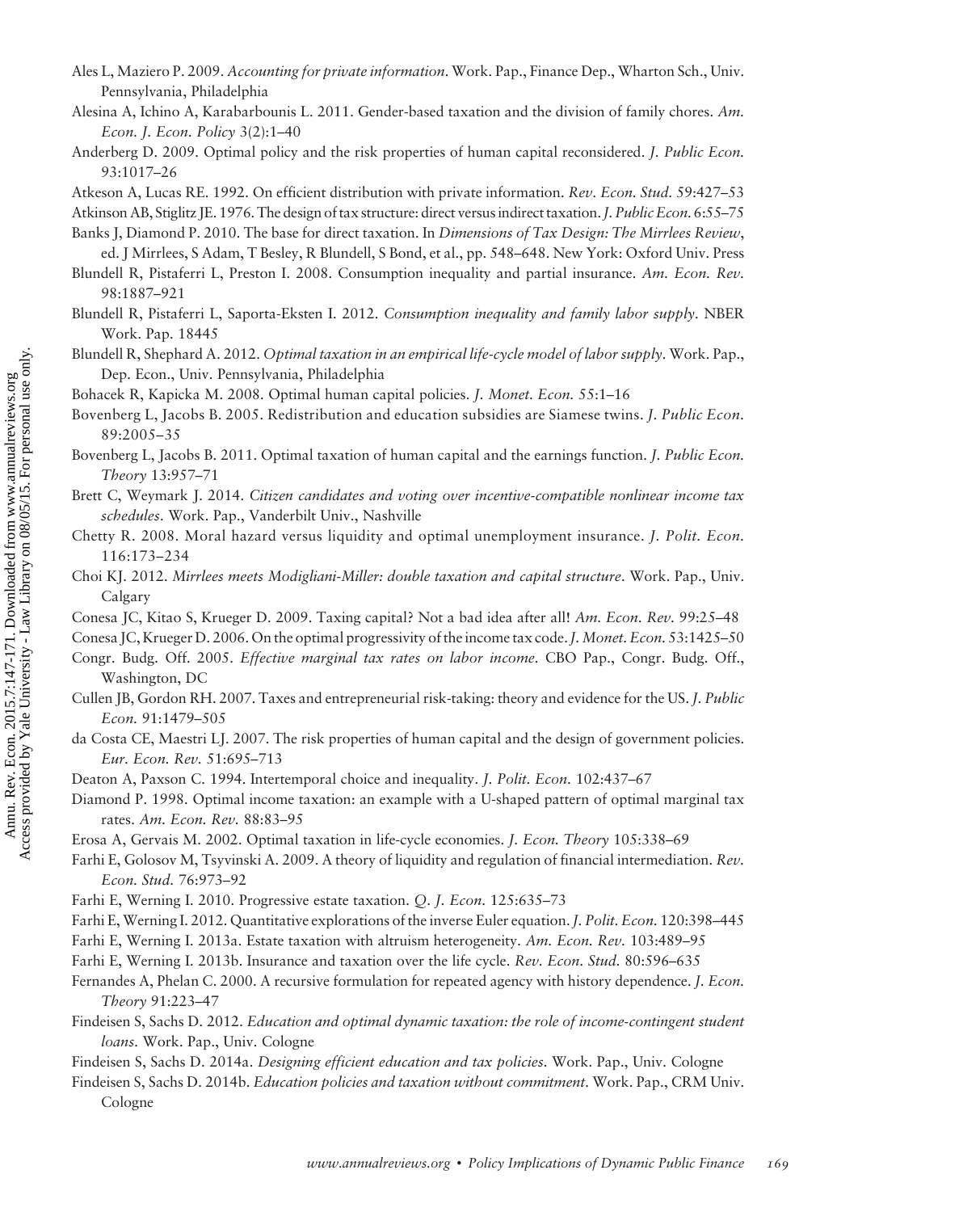Fukushima K. 2010. Quantifying the welfare gains from flexible dynamic income tax systems. Work. Pap., Univ. Wisconsin–Madison

Garriga C. 2001. Optimal fiscal policy in overlapping generations models. Work. Pap. E01/66, Univ. Barcelona

- Gentry W, Hubbard G. 2000. Tax policy and entry into entrepreneurship. Am. Econ. Rev. 90:283–87
- Gentry W, Hubbard G. 2004. Entrepreneurship and household saving. Adv. Econ. Anal. Policy 4:1053
- Gervais M. 2012. On the optimality of age-dependent taxes and the progressive US tax system. J. Econ. Dyn. Control 36:682–91
- Golosov M, Kocherlakota N, Tsyvinski A. 2003. Optimal indirect and capital taxation. Rev. Econ. Stud. 70:569–87
- Golosov M, Maziero P, Menzio G. 2013a. Taxation and redistribution of residual income inequality. J. Polit. Econ. 121:1116–204
- Golosov M, Shourideh A, Troshkin M, Tsyvinski A. 2013b. Optimal pension systems with simple instruments. Am. Econ. Rev. 103:502–7
- Golosov M, Troshkin M, Tsyvinski A. 2013c. Redistribution and social insurance. Work. Pap., Princeton Univ., Princeton, NJ
- Golosov M, Troshkin M, Tsyvinski A, Weinzierl M. 2013d. Preference heterogeneity and optimal capital income taxation. J. Public Econ. 97:160–75
- GolosovM, Tsyvinski A. 2006. Optimal disability insurance: a case for asset testing.J. Polit. Econ. 114:257–79
- Golosov M, Tsyvinski A. 2007. Optimal taxation with endogenous insurance markets. Q. J. Econ. 122:487–534
- Golosov M, Tsyvinski A, Werquin N. 2014. A variational approach to the analysis of tax systems. Work. Pap., Princeton Univ., Princeton, NJ
- Gouveia M, Strauss RP. 1994. Effective federal individual income tax functions: an exploratory empirical analysis. Natl. Tax J. 47:317–39
- Green E. 1987. Lending and the smoothing of uninsurable income. In Contractual Arrangements for Intertemporal Trade, ed. EC Prescott, N Wallace, pp. 3–25. Minneapolis: Univ. Minnesota Press
- Grochulski B, Piskorski T. 2010. Risky human capital and deferred capital income taxation. J. Econ. Theory 145:908–43
- Guvenen F, Karahan F, Ozkan S, Song J. 2014a. What do data on millions of US workers say about lifecycle earnings risk? Work. Pap., Univ. Minnesota
- Guvenen F, Ozkan S, Song J. 2014b. The nature of countercyclical income risk. J. Polit. Econ. 122:621–60
- Heathcote J, Storesletten K, Violante G. 2010. The macroeconomic implications of rising wage inequality in the United States. J. Polit. Econ. 118:681–722
- Heathcote J, Storesletten K, Violante G. 2014a. Consumption and labor supply with partial insurance: an analytical framework. Am. Econ. Rev. 104:2075–126
- Heathcote J, Storesletten K, Violante G. 2014b. Redistributive taxation in a partial-insurance economy. Work. Pap., New York Univ.
- Heathcote J, Tsujima H. 2014. Optimal income taxation: Mirrlees meets Ramsey. Work. Pap., Fed. Reserve Bank, Minneapolis
- Hosseini R. 2015. Adverse selection in the annuity market and the role for social security. *J. Polit. Econ.* In press
- Huggett M, Parra J. 2010. How well does the US social insurance system provide social insurance? J. Polit. Econ. 118:76–112
- Kapicka M. 2006. Optimal income taxation with human capital accumulation and limited record keeping. Rev. Econ. Dyn. 9:612–39
- Kapicka M. 2013. Efficient allocations in dynamic private information economies with persistent shocks: a first-order approach. Rev. Econ. Stud. 80:1027–54
- Kapicka M. 2015. Optimal Mirrleesean taxation with unobservable human capital formation. Am. Econ. J. Macroecon. In press
- Kapicka M, Neira J. 2012. Optimal taxation in a life-cycle economy with endogenous human capital formation. Work. Pap., Univ. Calif., Santa Barbara
- Keane M, Rogerson R. 2012. Micro and macro labor supply elasticities: a reassessment of conventional wisdom. J. Econ. Lit. 50:464–76

Kitao S. 2010. Labor-dependent capital income taxation. *J. Monet. Econ.* 57:959–74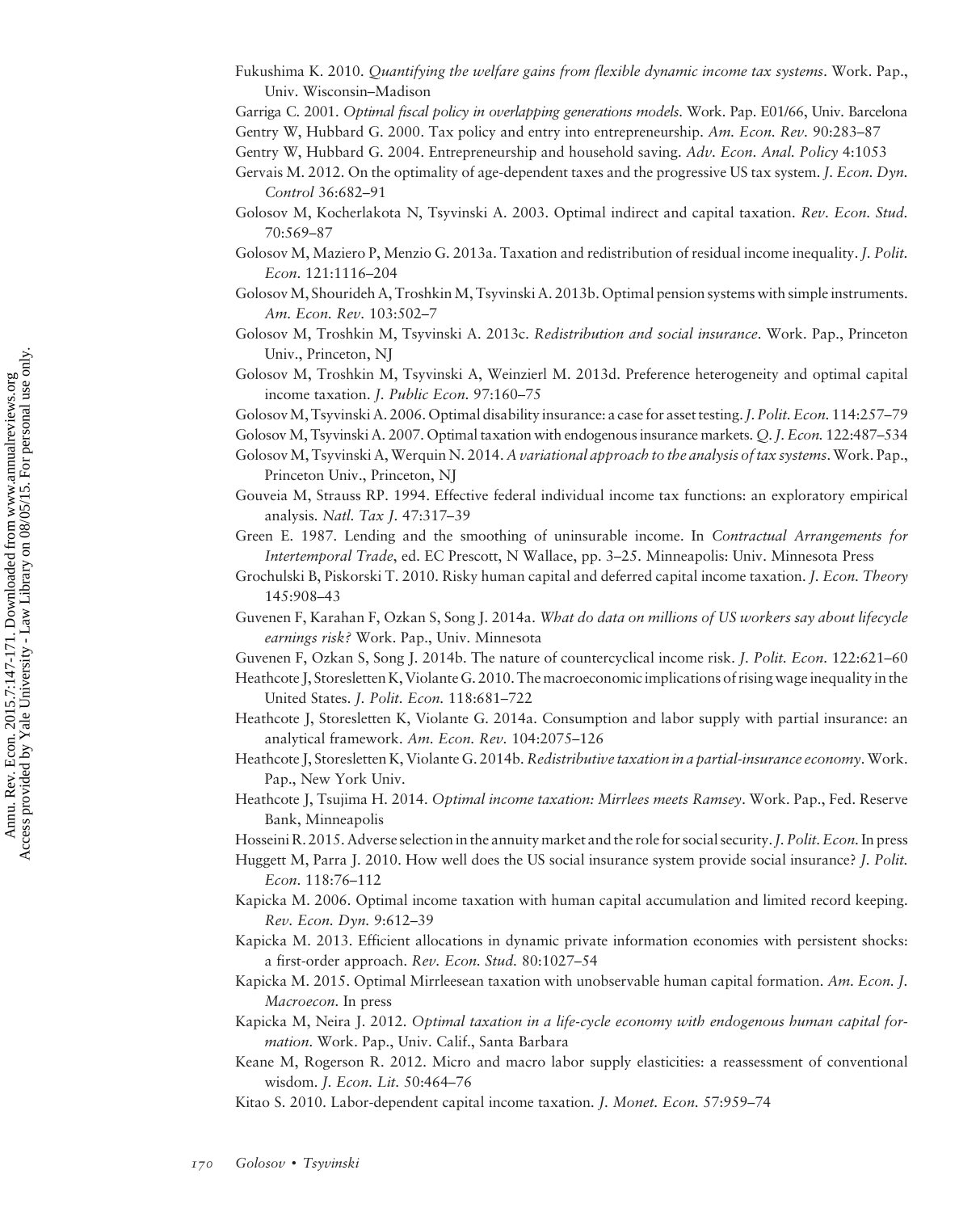Kitao S. 2013. A life-cycle model of unemployment and disability insurance.Work. Pap., Hunter Coll., New York

Kleven H, Kreiner C, Saez E. 2009. The optimal income taxation of couples. Econometrica 77:537–60

- Kocherlakota N. 2005. Zero expected wealth taxes: a Mirrlees approach to dynamic optimal taxation. Econometrica 73:1587–622
- Kremer M. 2002. Should taxes be independent of age? Work. Pap., Harvard Univ, Cambridge, MA
- Krueger D, Ludwig A. 2013. Optimal progressive labor income taxation and education subsidies when ed-
- ucation decisions and intergenerational transfers are endogenous. Am. Econ. Rev. 103:496–501
- Krueger D, Perri F. 2011. Public versus private risk sharing. J. Econ. Theory 146:920–56
- Laroque G. 2005. Income maintenance and labor force participation. Econometrica 73:341–76
- Low H, Pistaferri L. 2010. Disability risk, disability insurance and life cycle behavior. Work. Pap., Stanford Univ., Stanford, CA
- Maag E, Steuerle CE, Chakravarti R, Quakenbush C. 2012. How marginal tax rates affect families at different levels of poverty. Natl. Tax J. 65:759–82
- Mankiw NG, Weinzierl MC. 2010. The optimal taxation of height: a case study of utilitarian income redistribution. Am. Econ. J. Econ. Policy 2(1):155-76
- Mirrlees J. 1971. Exploration in the theory of optimal income taxation. Rev. Econ. Stud. 38:175–208
- Panousi V, Reis C. 2012. Optimal capital taxation with idiosyncratic investment risk. Work. Pap., Fed. Reserve Board, Washington, DC
- Pavoni N. 2009. Optimal unemployment insurance with human capital depreciation and duration dependence. Int. Econ. Rev. 50:323–62
- Pavoni N, Violante GL. 2007. Optimal welfare-to-work programs. Rev. Econ. Stud. 74:283–318
- Peterman WB. 2013. Determining the motives for a positive optimal tax on capital. *J. Econ. Dyn. Control* 37:265–95
- Piketty T. 1997. La redistribution fiscale face au chômage. Rev. Fr. Econ. 12:157–201
- Piketty T, Saez E. 2013. A theory of optimal inheritance taxation. Econometrica 81:1851–86
- Quadrini V. 2000. Entrepreneurship, saving, and social mobility. Rev. Econ. Dyn. 3:1–40
- Rothschild C, Scheuer F. 2013. Redistributive taxation in the Roy model. Q. J. Econ. 128:623–68
- Rothschild C, Scheuer F. 2014. A theory of income taxation under multidimensional skill heterogeneity. NBER Work. Pap. 19822
- Saez E. 2001. Using elasticities to derive optimal income tax rates. Rev. Econ. Stud. 68:205–29
- Saez E. 2002. Optimal income transfer programs: intensive versus extensive labor supply responses. Q. J. Econ. 117:1039–73
- Scheuer F. 2013. Adverse selection in credit markets and regressive profit taxation. *J. Econ. Theory* 148:1333–60
- Shimer R, Werning I. 2007. Reservation wages and unemployment insurance. Q. J. Econ. 122:1145–85
- Shimer R, Werning I. 2008. Liquidity and insurance for the unemployed. Am. Econ. Rev. 98:1922–42
- Shourideh A. 2012. Optimal taxation of wealthy individuals. Work. Pap., Dep. Finance, Wharton Sch., Univ. Pennsylvania, Philadelphia
- Shourideh A, Troshkin M. 2013. Providing efficient incentives to work: retirement ages and the pension system. Work. Pap., Finance Dep., Wharton Sch., Univ. Pennsylvania, Philadelphia
- Spear SE, Srivastava S. 1987. On repeated moral hazard with discounting. Rev. Econ. Stud. 54:599-617
- Stantcheva S. 2014. Optimal taxation and human capital policies over the life cycle. Work. Pap., Dep. Econ., Mass. Inst. Technol., Cambridge, MA
- Storesletten K, Telmer C, Yaron A, 2004. Consumption and risk sharing over the life cycle. J. Monet. Econ. 51:609–33
- Thomas J, Worrall T. 1990. Income fluctuation and asymmetric information: an example of a repeated principal-agent problem. J. Econ. Theory 51:367–90
- Weinzierl M. 2011. The surprising power of age-dependent taxes. Rev. Econ. Stud. 78:1490-518
- Weinzierl M. 2014. The promise of positive optimal taxation: normative diversity and a role for equal sacrifice. J. Public Econ. 118:128–42
- Werning I. 2002. Optimal unemployment insurance with unobservable savings. Work. Pap., Dep. Econ., Mass. Inst. Technol., Cambridge, MA
- Werning I. 2007. Nonlinear capital taxation. Work. Pap., Dep. Econ., Mass. Inst. Technol., Cambridge, MA
- Werquin N. 2014. Income taxation with frictional labor supply. Work. Pap., Dep. Econ., Yale Univ., New Haven, CT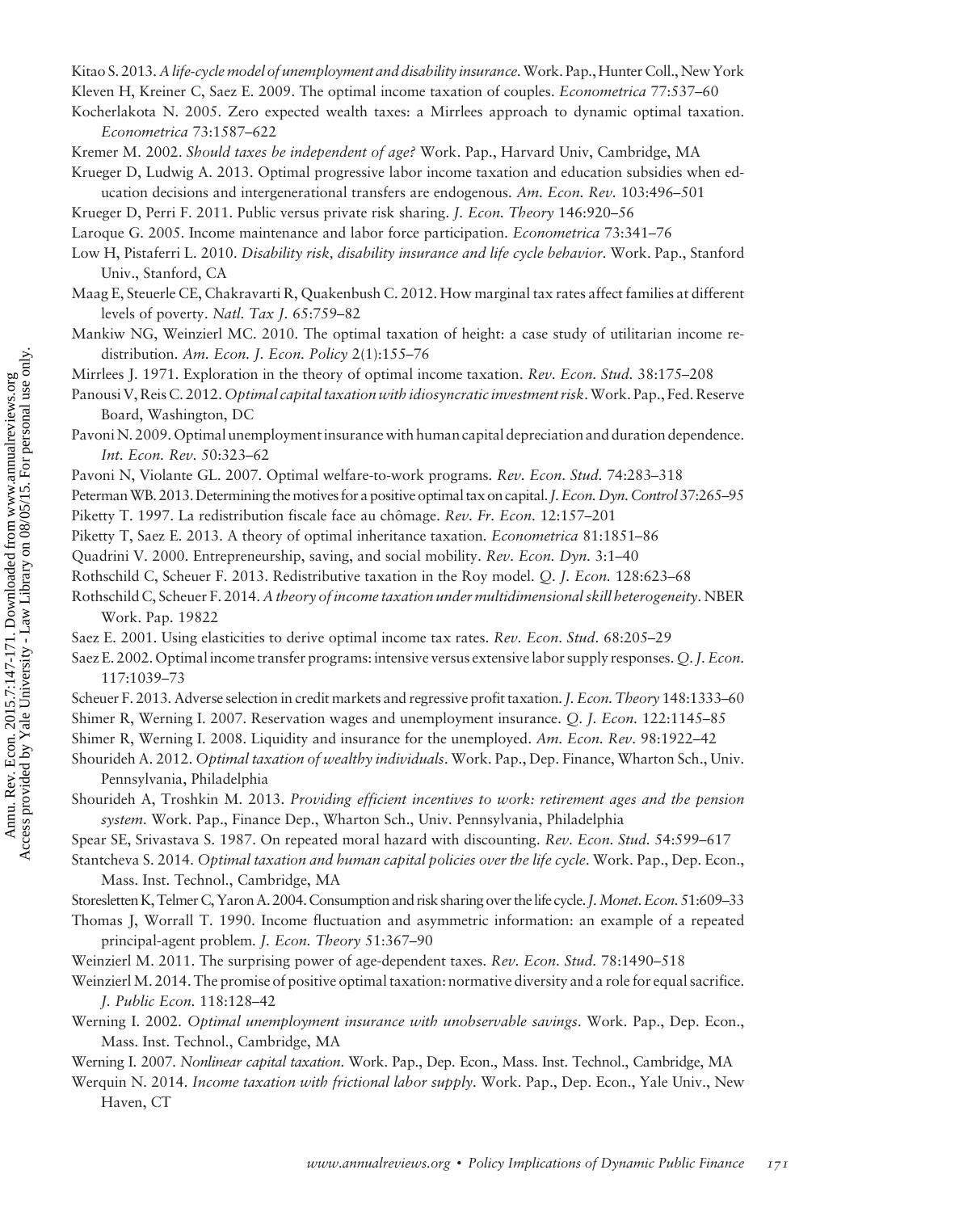Annual Review of Economics

# Annu. Rev. Econ. 2015.7:147-171. Downloaded from www.annualreviews.org<br>Access provided by Yale University - Law Library on 08/05/15. For personal use only. Access provided by Yale University - Law Library on 08/05/15. For personal use only.Annu. Rev. Econ. 2015.7:147-171. Downloaded from www.annualreviews.org

# Contents Volume 7, 2015

| Knowledge-Based Hierarchies: Using Organizations to Understand the<br>Economy<br>Luis Garicano and Esteban Rossi-Hansberg 1                                  |
|--------------------------------------------------------------------------------------------------------------------------------------------------------------|
| Beyond Ricardo: Assignment Models in International Trade                                                                                                     |
| The Roots of Gender Inequality in Developing Countries                                                                                                       |
| Reconciling Micro and Macro Labor Supply Elasticities: A Structural<br>Perspective                                                                           |
| International Trade, Multinational Activity, and Corporate Finance                                                                                           |
| Policy Implications of Dynamic Public Finance                                                                                                                |
| Media and Politics                                                                                                                                           |
| Forecasting in Nonstationary Environments: What Works and What Doesn't<br>in Reduced-Form and Structural Models<br>Raffaella Giacomini and Barbara Rossi 207 |
| Political Decentralization                                                                                                                                   |
| Household Debt: Facts, Puzzles, Theories, and Policies                                                                                                       |
| Making Progress on Foreign Aid                                                                                                                               |